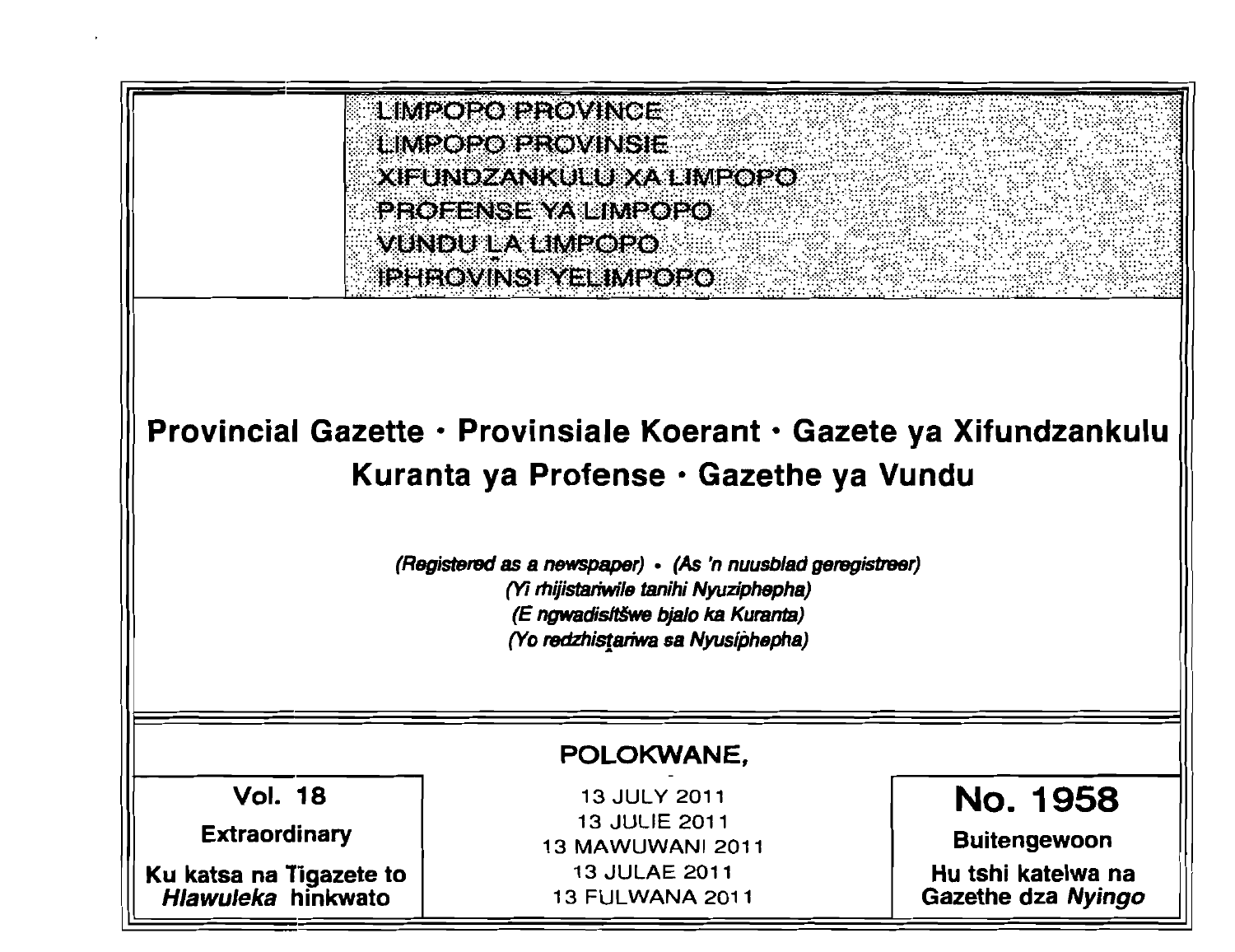## **IMPORTANT NOTICE**

**The Government Printing Works will not be held responsible for faxed documents not received due to errors on the fax machine or faxes received which are unclear or incomplete. Please be advised that an "OK" slip, received from a fax machine, will not be accepted as proof that documents were received by the GPW for printing. If documents are faxed to the GPW it will be the sender's responsibility to phone and confirm that the documents were received in good order.** 

**Furthermore the Government Printing Works will also not be held responsible for cancellations and amendments which have not been done on original documents received from clients.** 

# **CONTENTS· INHOUD**

| No. |                                                                                                                                                                                                                                | Page<br>No. | Gazette<br>No. |
|-----|--------------------------------------------------------------------------------------------------------------------------------------------------------------------------------------------------------------------------------|-------------|----------------|
|     | <b>LOCAL AUTHORITY NOTICES</b>                                                                                                                                                                                                 |             |                |
| 227 | Local Government: Municipal Systems Act (32/2000): Makhado Municipality: Determination of charges: Cemetery                                                                                                                    | 3           | 1958           |
| 228 |                                                                                                                                                                                                                                | 4           | 1958           |
| 229 |                                                                                                                                                                                                                                | 5           | 1958           |
| 230 |                                                                                                                                                                                                                                | 6           | 1958           |
| 231 |                                                                                                                                                                                                                                | 7           | 1958           |
| 232 |                                                                                                                                                                                                                                | 10          | 1958           |
| 233 |                                                                                                                                                                                                                                | 12          | 1958           |
| 234 |                                                                                                                                                                                                                                | 13          | 1958           |
| 235 |                                                                                                                                                                                                                                | 16          | 1958           |
| 236 |                                                                                                                                                                                                                                | 17          | 1958           |
| 237 |                                                                                                                                                                                                                                | 18          | 1958           |
| 238 |                                                                                                                                                                                                                                | 19          | 1958           |
| 239 |                                                                                                                                                                                                                                | 20          | 1958           |
| 240 |                                                                                                                                                                                                                                |             | 1958           |
| 241 |                                                                                                                                                                                                                                | 22          | 1958           |
| 242 |                                                                                                                                                                                                                                | 23          | 1958           |
| 243 | do.: do.: do.: Lease of buildings on showgrounds (halls and tea garden) other than show hall and beer garden                                                                                                                   | 24          | 1958           |
| 244 | Local Government Transition Act (209/1993): Makhado Municipality: Determination of charges: Lease of show hall                                                                                                                 | 25          | 1958           |
| 245 | Local Government: Municipal Systems Act (32/2000): Makhado Municipality: Determination of charges: Abattoir                                                                                                                    |             |                |
|     |                                                                                                                                                                                                                                | 26          | 1958           |
| 246 |                                                                                                                                                                                                                                | 27          | 1958           |
| 247 |                                                                                                                                                                                                                                | 28          | 1958           |
| 248 |                                                                                                                                                                                                                                | 30          | 1958           |
| 249 |                                                                                                                                                                                                                                | 32          | 1958           |
| 250 | Local Government: Municipal Property Rates Act, 2004: Makhado Municipality: General assessment rates and fixed                                                                                                                 | 33          | 1958           |
| 251 | Local Government: Municipal Municipal Systems Act (32/2000): Makhado Municipality: Determination of charges:<br>Lease of Activity Room (Library Building), Tshikota, Vleyfontein, Muduluni and Ravele Community Halls, parking | 34          | 1958           |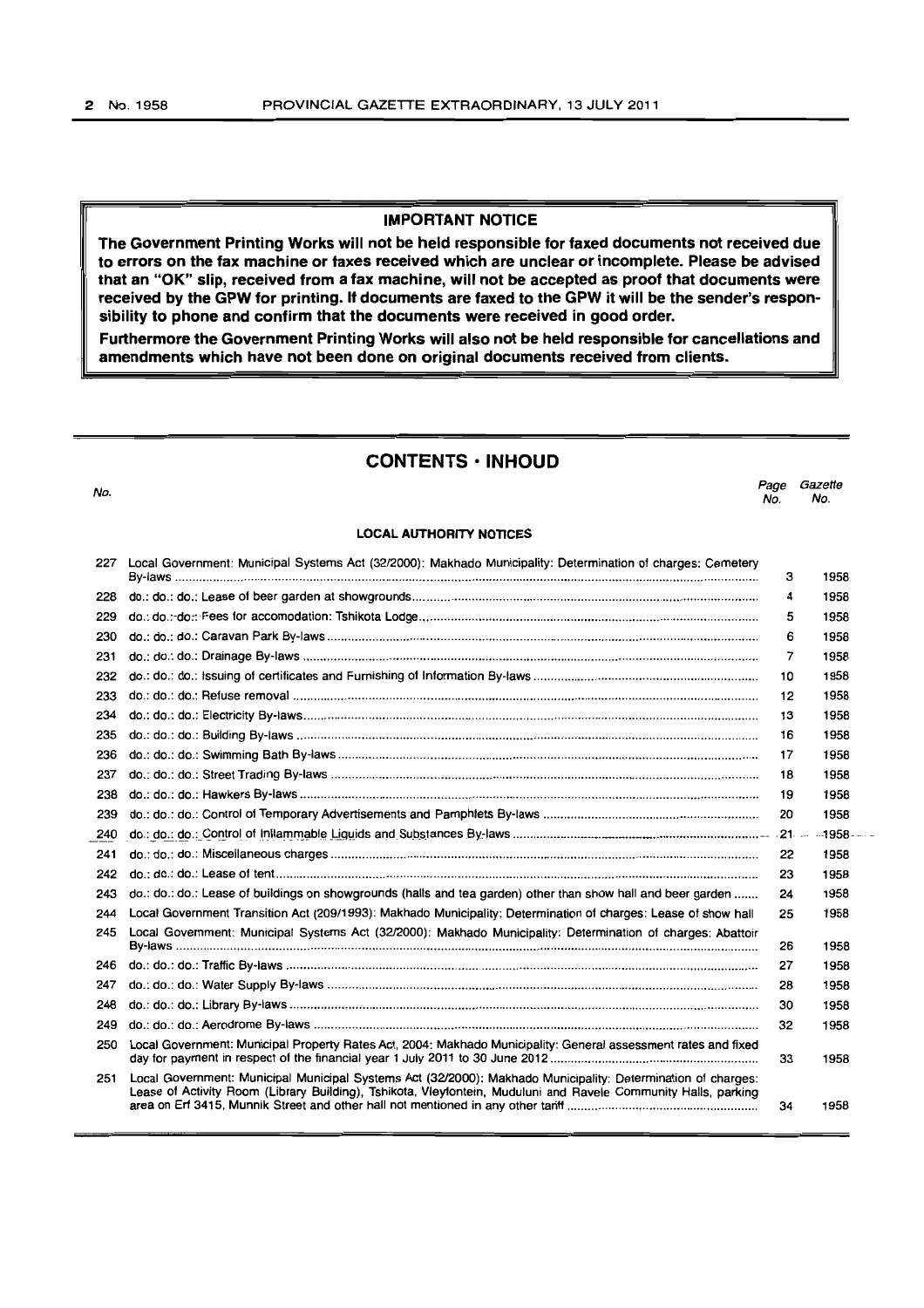#### **LOCAL AUTHORITY NOTICE** 227

## MAKHADO MUNICIPALITY

## DETERMINATION OF CHARGES IN TERMS OF SEcrION 75 OF THE LOCAL GOVERNMENT: MUNICIPAL SYSTEMS Acr, 2000 AS AMENDED

#### CEMETERY BY-LAWS

In tenns of section 74(2) of the Municipal Systems Act, 2000 (Act no. 32 of 2000) the purpose of the tariff is to recover maintenance cost for the cemetery.

In tenns of section 75 of the Local Government: Municipal Systems Act, 2000, as amended, notice is hereby given that the Makhado Municipality in terms of section 75A of the said Act, by Special Resolution dated 28 April 2011, further amended the Tariff of Charges under Schedule B to the Municipality's Cemetery By-laws, adopted by the Municipality under Administrator's Notice 1214 dated 26 June 1985, as amended, with effect of 1 July 2011, by the substitution of such tariffs by the following:

#### "Tariff of Cbarges

The following charges are payable in respect of all sections of the cemetery:

| Description |                                                                           | Residents      | Non-residents         |
|-------------|---------------------------------------------------------------------------|----------------|-----------------------|
| 1.          | Reservation or purchase of grave                                          |                |                       |
|             | Adults, per single grave<br>(i)                                           | R357,05        | R710,10               |
|             | (ii)<br>Children, per single grave                                        | R225,30        | R450.60               |
| 2.1         | Opening and closing of grave                                              |                |                       |
|             | These charges are payable in addition to the charges mentioned in item 1: |                |                       |
|             | Adults, per single grave<br>Ö)                                            | R301,50        | <b>R602,20</b>        |
|             | (ii)<br>Children, per single grave                                        | R150,00        | R317,30               |
| 3.          | Widening or deepening of grave, per                                       |                |                       |
|             | single grave                                                              | R93,80         | R188,40               |
| 4.          | Use of a niche in the columbarium,                                        |                |                       |
|             | per niche                                                                 | R358,05        | R714,10               |
| 5.          | Application for transfer of a                                             |                |                       |
|             | reserved grave                                                            | R93,80         | R188,40               |
| 6.          | Burial of paupers                                                         | Free of charge | The charges           |
|             |                                                                           |                | mentioned under       |
|             |                                                                           |                | items $1, 2$ and $3.$ |
| 7.          | Application for permission for the                                        |                |                       |
|             | erection of a memorial work:                                              |                |                       |
|             | Memorial work on single grave<br>(i)                                      | R93,40         | R93,40                |
|             | Memorial work on double grave<br>(ii)                                     | R93.40         | R188.40               |
|             | Memorial work in hero's acre<br>(iii)                                     | Free of charge | Free of charge        |
|             | (iv)<br>Other memorial works                                              | R93,40         | R93,40                |
| 8.          | Wholly or partly dismantling of a                                         |                |                       |
|             | memorial work in preparation of a                                         |                |                       |
|             | further burial                                                            | R357.05        | R357.05               |

These cbarge:; are retained as a deposit and will be refunded to the contractor on application in the event of the memorial work being repaired within 6 months from date of dismantling thereof.

These charges are not payable when the memorial work in its entirety is removed from the cemetery on the date of dismantling thereof.

9. Exhumation of a body

Actual cost plus 10%."

Civic Center, No 83 Krogh Street LOUIS TRICHARDT

File No. 1/3/4/2 Notice No. 62 of 2011 -'8 July 2011

MR A S TSHIKALANGE MUNICIPAL MANAGER

lhICemetery \_Notir.c:2011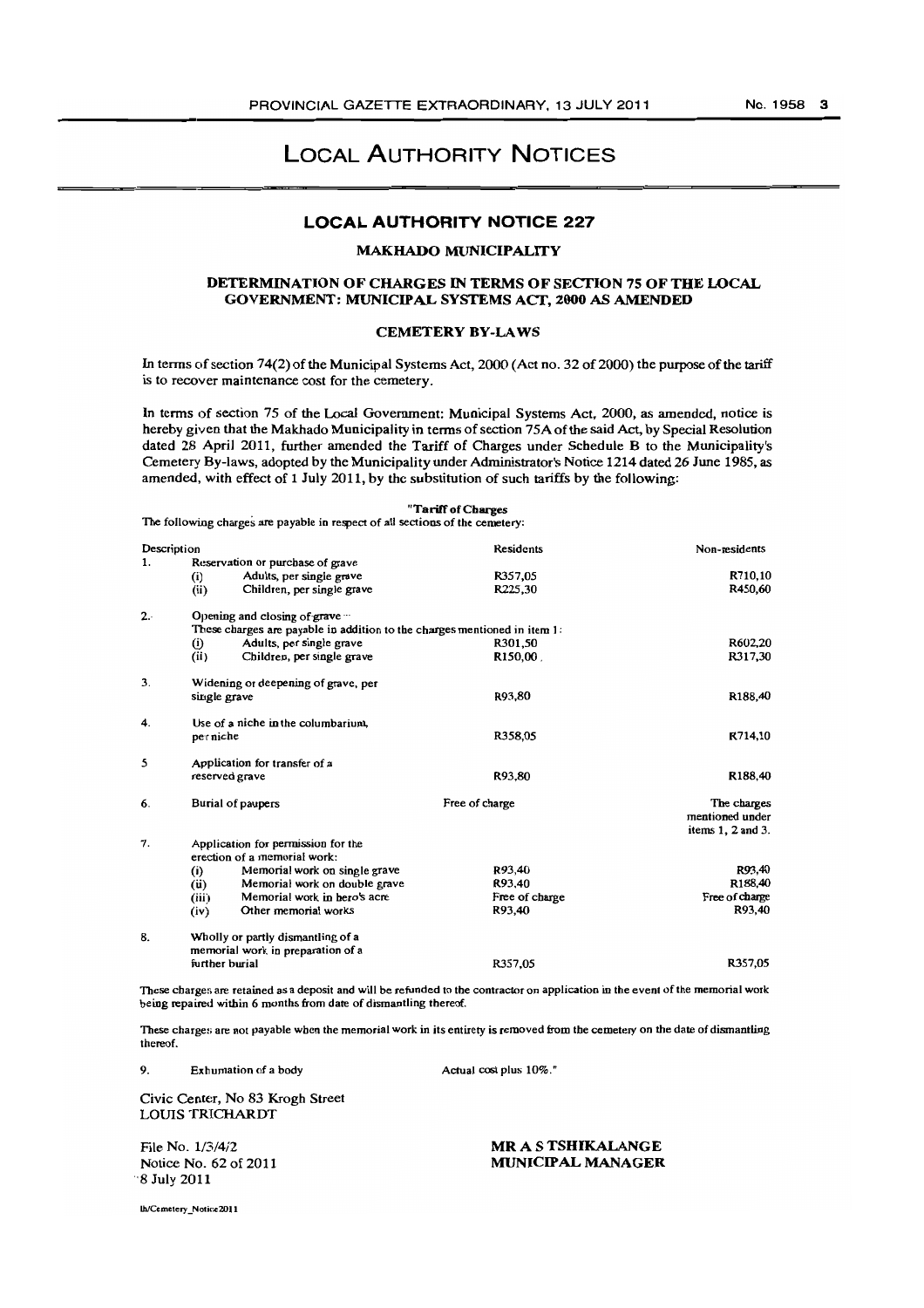## MAKHADO MUNICIPALITY

#### DETERMINATION OF CHARGES IN TERMS OF SECTION 75 OF THE LOCAL GOVERNMENT: MUNICIPAL SYSTEMS ACT, 2000 AS AMENDED

#### LEASE OF BEER GARDEN AT SHOW-GROUNDS

In terms of section 74(2) of the Municipal Systems Act, 2000 (Act no. 32 of 2000) the purpose of the tariff is to recover part of the cost for the maintenance of the said facility.

In terms of section 75 of the Local Government: Municipal Systems Act, 2000, as amended, notice is hereby given that the Makhado Municipality in terms of section 75A of the said Act, by Special Resolution dated 28 April 2011, amended the tariffs for the lease of the Beer Garden at the Show-Grounds by the substitution of the following with effect of  $1$  July 2011:

#### "TARIFF OF CHARGES

- 1. THAT the rental payable for the ad hoc-rental of the Beer Garden situated at the Show-grounds for bona fide social occasions be determined at R232,00 per day or part thereof between 08:00 and 24:00.
- 2. The Beer Garden is available free of charge for official use by the Mayor, Mayoress, the Municipality, the Makhado Municipal Workers Social Club, Soutpansberg District Development Association, the Soutpansberg District Agricultural Union, the Soutpansberg Show Society and any otber organisation which is involved witb the day to day functioning of tbe Municipality.
- 3. It is required from lessees qf the Beer Garden to.pay a deposit of R702,90 per occasion and such deposit is refundable subject to the ordinary conditions applicable to the lease of the Council's halls and buildings as set out in the applicable Council policy and by-laws, including the specific condition that the deposit is forfeited if the Beer Garden is not satisfactorily cleaned and tidied after use thereof by the lessee. The deposit shall accordingly also be appropriated in proportion to damage to the Beer Garden and equipment.
- 4. Should a lessee cancel a reservation and such cancellation take place within 10 days before the date on which the hall would have been used, an amount equal to 25% of the applicable rental will be forfeited to the Council to cover administrative costs and loss of income."

Civic Center, No 83 Krogh Street LOUIS TRICHARDT

File No. *7/212/3/12* & 7/2/1/4/8 Notice No. 63 of 2011 8 July 2011

MR A S TSHIKALANGE MUNICIPAL MANAGER

Ih/BeerGarden Notice2011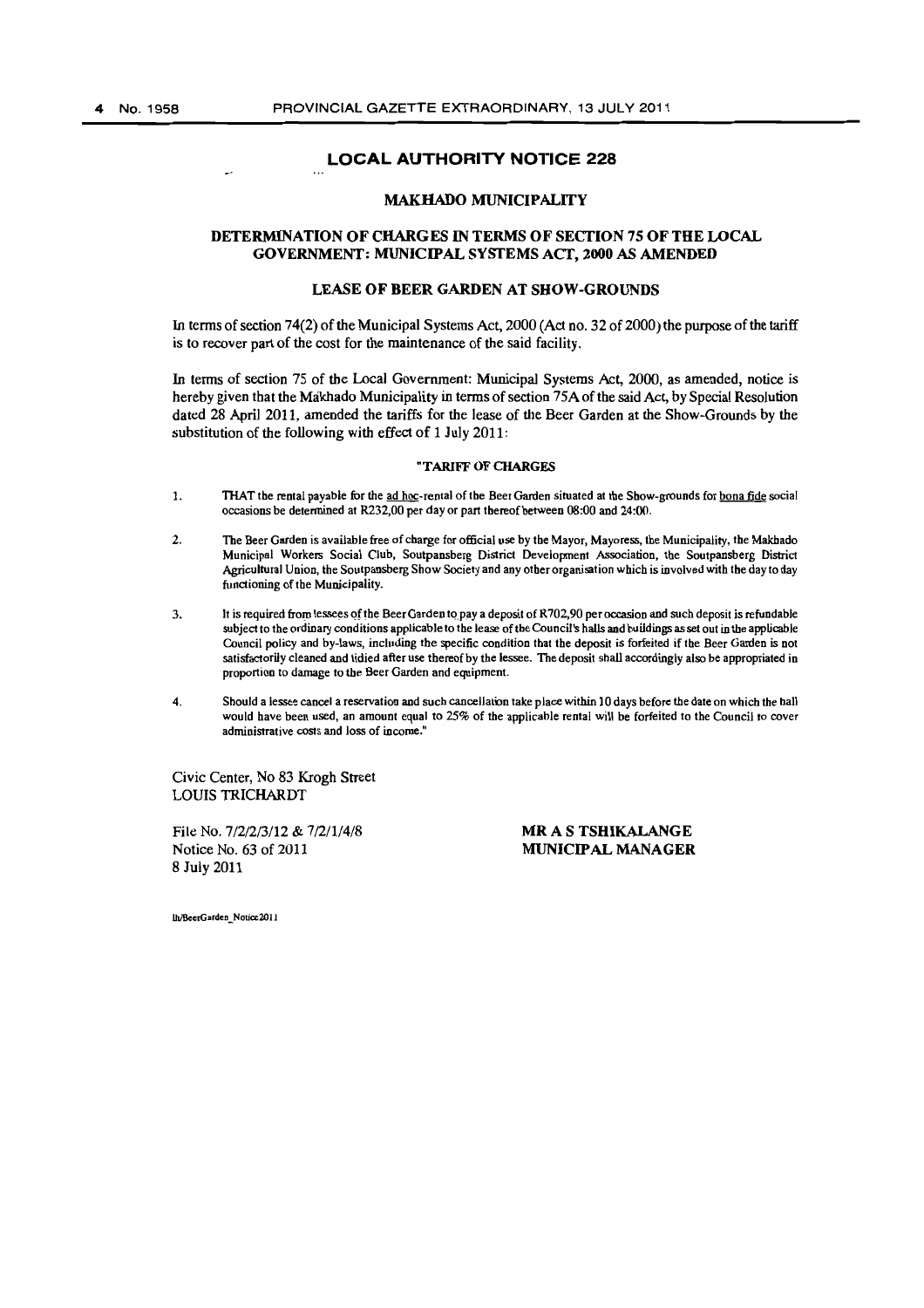## **MAKHADO MUNICIPALITY**

#### **DETERMINATION OF CHARGES IN TERMS OF SECTION 75 OF THE LOCAL GOVERNMENT: MUNICIPAL SYSTEMS** ACT, **2000 AS AMENDED**

## **FEES FOR ACCOMMODATION: TSHIKOTA LODGE**

In tenns of section 75 of the Local Government: Municipal Systems Act, 2000, as amended, notice is hereby given that the Makhado Municipality in terms of section 75A of the said Act, by Special Resolution dated 28 April 2011. further amended the fees payable by lessees for accommodation at Tshikota Lodge, with effect from 1 July 2011 as follows:

#### **FEES** FOR ACCOMMODATION: **TSHIKOTALODGE**

Per lessee of a single room, per month or part thereof } Per lessee of a double room, per month or part thereof  $\hat{ }$  R103,85 R83,80

Civic Center, No 83 Krogh Street LOUIS TRICHARDT

File No. 6/19/1/18 Notice No. 64 of 2011 8 July 2011

MR A S **TSHIKALANGE MUNICIPAL MANAGER** 

Ih/TshikotaHostel\_Notice2011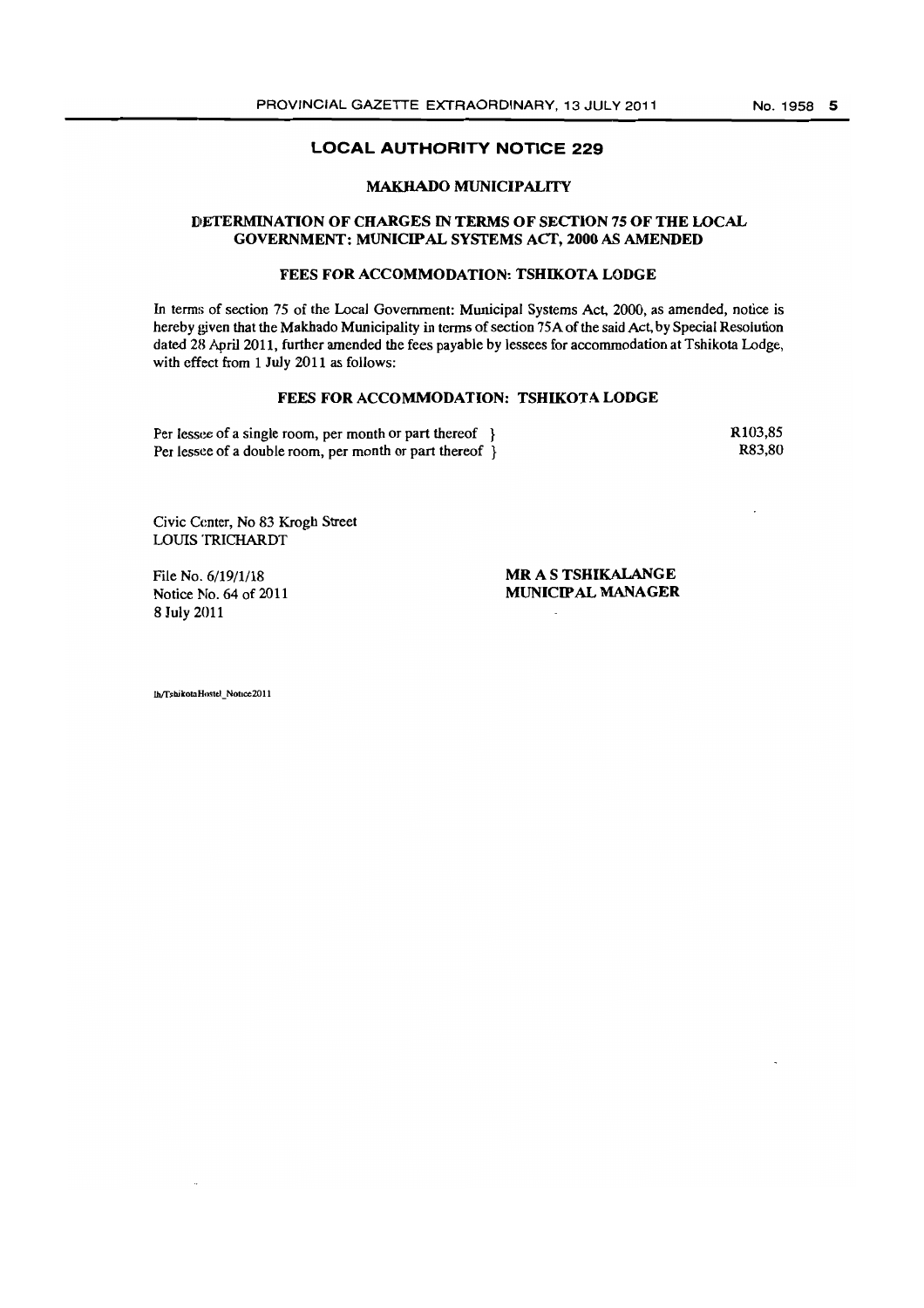#### **MAKHADO MUNICIPALITY**

## **DETERMINATION OF CHARGES IN TERMS OF SECTION 75 OF THE LOCAL GOVERNMENT: MUNICIPAL SYSTEMS ACT, 2000 AS AMENDED**

#### **CARAVAN** PARK BY-LAWS

In tenns of section 74(2) of the Municipal Systems Act, 2000 (Act no. 32 of 2000) the purpose of the tariff is to recover maintenance cost.

In tenns of section 75 of the Local Government: Municipal Systems Act, 2000, as amended, notice is hereby given that the Makhado Municipality in terms of section 75A of the said Act, by Special Resolution dated 28 April 2011, amended the Schedule to the Caravan Park By-laws of the Makhado Municipality, published under Administrator's Notice 1162 dated 19 June 1985, with effect from 1 July 2011 by the substitution for the Tariff of Charges of the following:

#### **"SCHEDULE TARIFF OF CHARGES**

"Per person per day or part of a day:

R62,9O"

Civic Center, No 83 Krogh Street LOUIS TRICHARDT

File No. *113153/2*  Notice No. 65 of 2011 8 July 2011

MR A S **TSHIKALANGE MUNICIPAL MANAGER** 

Ih/CaravanPark\_Notice2011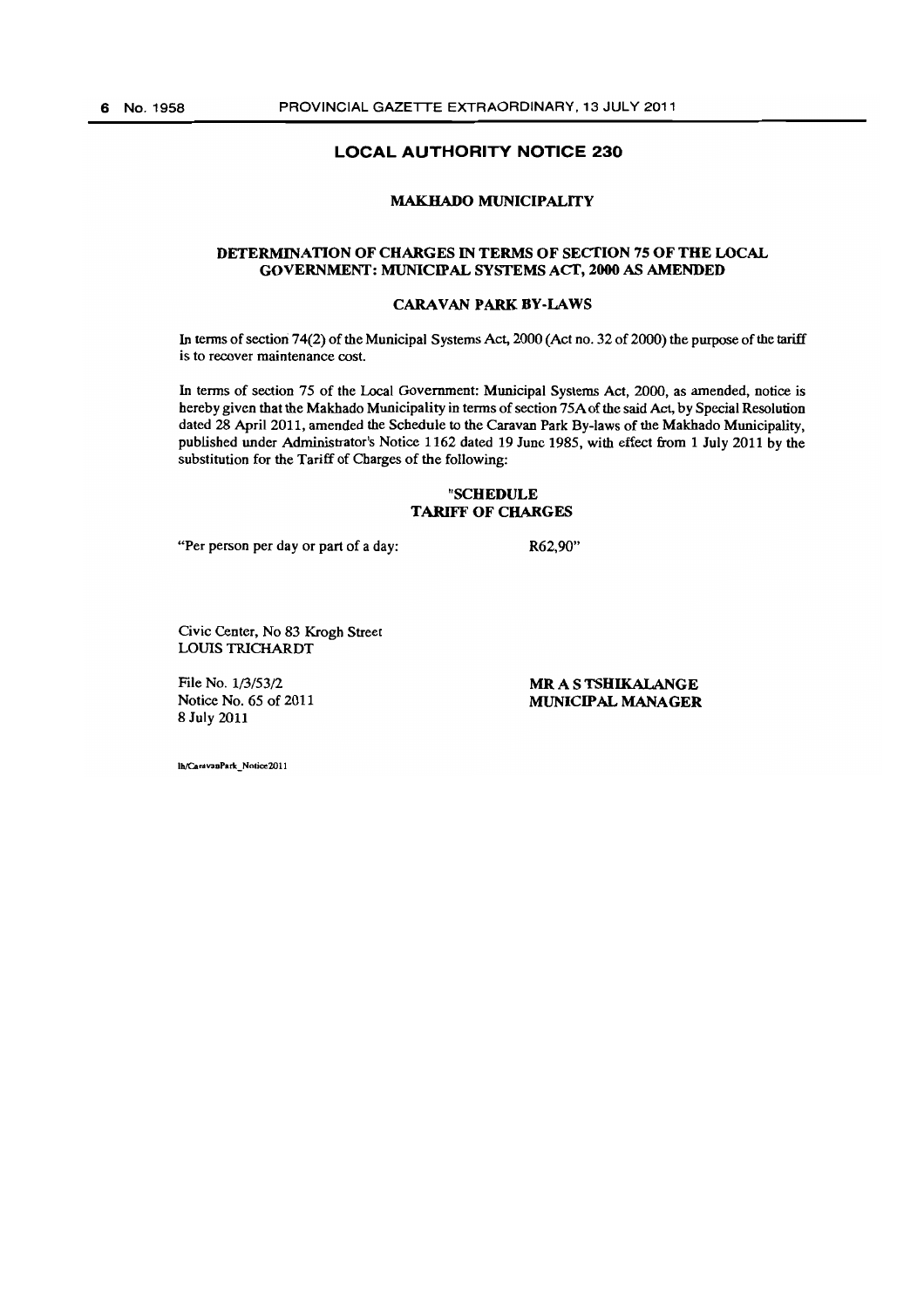Per Month

## **LOCAL AUTHORITY NOTICE 231**

#### MAKHADO MUNICIPALITY

## DETERMINATION OF CHARGES IN TERMS OF SECTION 7S OF THE LOCAL GOVERNMENT: MUNICIPAL SYSTEMS ACT, 2000 AS AMENDED

## DRAINAGE BY·LAWS

In terms of section 74(2) of the Municipal Systems Act, 2000 (Act no. 32 of 2000) the purpose of the tariff is to recover cost for the running of sewerage network and sewerage works and to make a profit.

In terms of section 75 of the Local Government: Municipal Systems Act, 2000, as amended, notice is hereby given that the Makhado Municipality in terms of section 75A of the said Act, by Special Resolution dated 28 April 20110, further amended the Tariff of Charges under the Schedule to the Municipality's Drainage By-laws, adopted by the Municipality under Administrator's Notice 220 dated 22 February 1978, as amended, with effect from 1 July 2011 by the substitution of Part I, II and III, by the following:

#### "SCHEDULE TARIFF OF CHARGES PART I: DRAINAGE TARIFF 1. Availability Charges

Where any piece of land, with or without improvements, is, or in the opinion of the Council, can be connected to any sewer which has been constructed by the Council, the owner of such piece of land shall be deemed to be a user and shall be charged an availability charge calculated according to the total area of such piece of land on tbe following basis:

| (a)       | Private residential stands, industrial stands used exclusively for residential purposes,<br>grounds or open spaces set aside for public hospital purposes and vacant industrial sites<br>which are not being used in conjunction with industrics or businesses, schools established<br>in terms of section 29 of the Education Affairs Act, 1988 (Act 70 of 1988), as amended:<br>R <sub>28</sub> ,20<br>For the first $1500$ m <sup>2</sup> per 750 m <sup>2</sup> or portion thereof:                                                                                                                              |                                        |  |  |  |
|-----------|----------------------------------------------------------------------------------------------------------------------------------------------------------------------------------------------------------------------------------------------------------------------------------------------------------------------------------------------------------------------------------------------------------------------------------------------------------------------------------------------------------------------------------------------------------------------------------------------------------------------|----------------------------------------|--|--|--|
|           | For the next 1 500 m <sup>2</sup> per 1 500 m <sup>2</sup> or 1 500 m <sup>2</sup> part thereof:                                                                                                                                                                                                                                                                                                                                                                                                                                                                                                                     | R <sub>18,00</sub>                     |  |  |  |
|           | Thereafter for every $1,500$ m <sup>2</sup> or portion thereof:                                                                                                                                                                                                                                                                                                                                                                                                                                                                                                                                                      | R37,40                                 |  |  |  |
|           | Provided that the availability charge in terms of the subitem shall not be less than R28,70<br>per premises, per month. (The use of a stand, where not otherwise specified, shall be<br>determined by the Council's Town-planning Scheme as amended from time to time);<br>Subject thereto that such tariffs mentioned in $A$ , B, and C shall not apply to those<br>properties situated in Vleyfontein township which properties are levied in accordance with<br>the provisions of a special agreement between Council and the Northern Province<br>concluded with the inclusion thereof in the jurisdiction area. |                                        |  |  |  |
|           |                                                                                                                                                                                                                                                                                                                                                                                                                                                                                                                                                                                                                      |                                        |  |  |  |
| (b)       | Building sites and areas belonging to the State or Provincial Administration:<br>For every $100 \text{ m}^2$ or portion thereof:                                                                                                                                                                                                                                                                                                                                                                                                                                                                                     | R5,55                                  |  |  |  |
|           | Cither building sites and areas:                                                                                                                                                                                                                                                                                                                                                                                                                                                                                                                                                                                     |                                        |  |  |  |
|           | For every $100 \text{ m}^2$ or portion thereof:                                                                                                                                                                                                                                                                                                                                                                                                                                                                                                                                                                      |                                        |  |  |  |
|           | Provided that such basic charge shall not exceed R2 776,70 per month in respect of<br>industrial premises.                                                                                                                                                                                                                                                                                                                                                                                                                                                                                                           |                                        |  |  |  |
| (c)       | In the former R293 towns (Dzanani) Vuwani and Waterval that is now included in the<br>Makhado municipal area per private residential stands, industrial stands used exclusively<br>for residential purposes, grounds or open spaces set aside for public hospital purposes and<br>vacant industrial sites which are not being used in conjunction with industries or                                                                                                                                                                                                                                                 |                                        |  |  |  |
|           | businesses, schools established in terms of section 29 of the Education Affairs Act. 1988<br>$(Act 70 of 1988)$ , as amended:<br>Provided that the availability charge in terms of the subitem shall not be less than R28,70                                                                                                                                                                                                                                                                                                                                                                                         | R27,80 per stand<br>or part of a stand |  |  |  |
|           | per premises, per month.                                                                                                                                                                                                                                                                                                                                                                                                                                                                                                                                                                                             |                                        |  |  |  |
| purposes. | The above provisions shall not apply to an area being land occupied by the State in its Railways and Harbours Administration<br>used solely for the operation and maintenance of its railway system, excluding dwelling houses and residential quarters situated<br>within the station area or next to and in proximity to its railway lines and other premises and areas used for residential or other                                                                                                                                                                                                              |                                        |  |  |  |

#### 2. Additional Charges: Waste-water and Soil-water

In addition to the availability charge mentioned in item 1 and where such availability charge is applicable, the following additional charges shall be paid in respect of all buildings situated on such piece of land: Per Month

| (a) | Private residential dwelling ("residential dwelling" means a building designed for use as a |                    |  |  |  |
|-----|---------------------------------------------------------------------------------------------|--------------------|--|--|--|
|     | dwelling for a single family together with such outbuildings as are ordinarily used         |                    |  |  |  |
|     | therewith):                                                                                 |                    |  |  |  |
|     | An additional charge for each private dwelling whether occupied or not:                     | R <sub>12.05</sub> |  |  |  |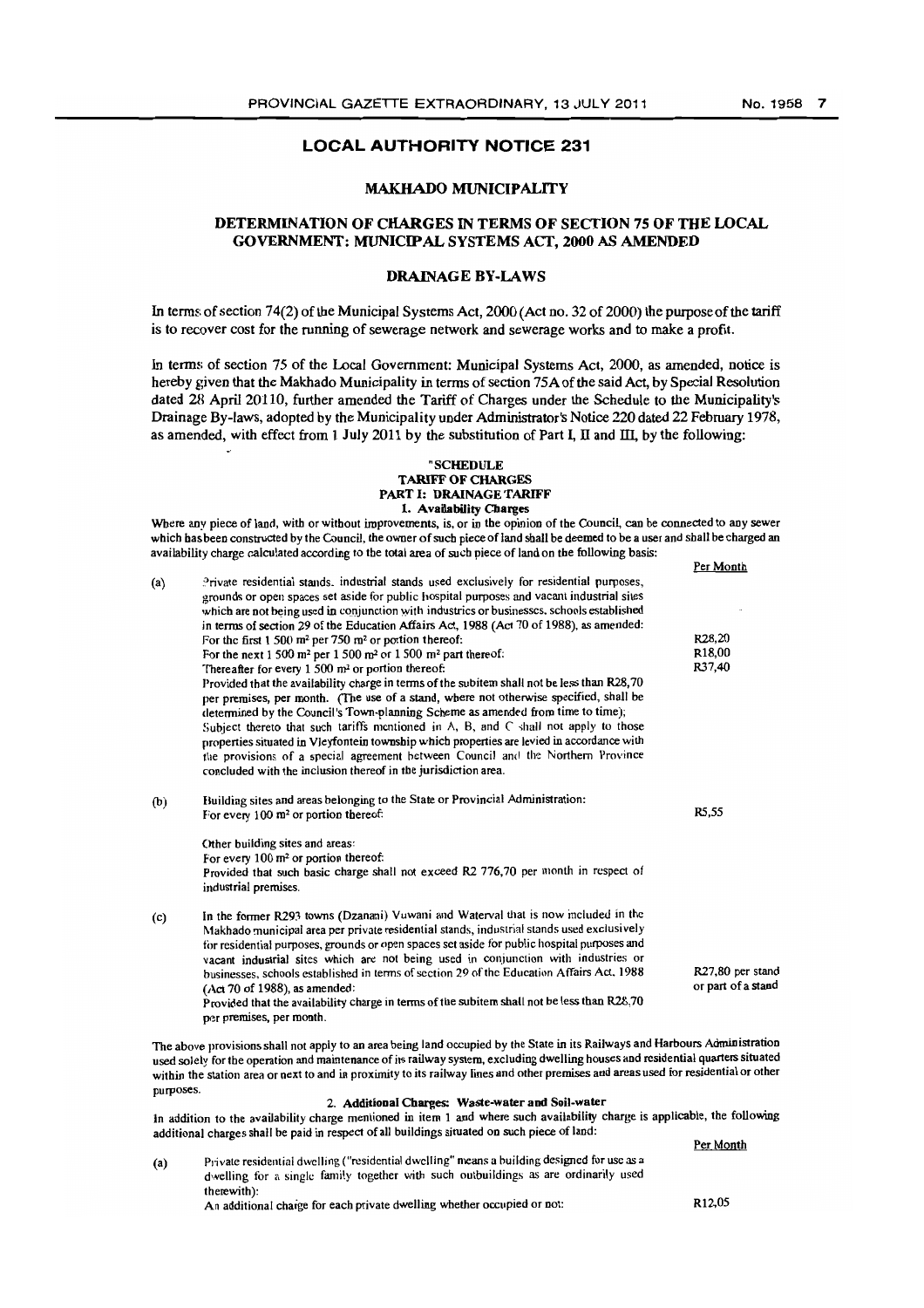| (b)   | Wholly residential flats (where "flat" means a suite of rooms not being a single dwelling<br>house designed for use by a single family, contained in a building under one roof):<br>An additional charge for each flat, excluding basements, garages, servant's rooms and<br>outbuildings: Provided that where rooms are let singly for residential purposes without<br>provision of food, every two such rooms or part thereof under one roof shall be regarded as<br>a flat:                                                                                                                                                                           | R <sub>12</sub> ,05                       |
|-------|----------------------------------------------------------------------------------------------------------------------------------------------------------------------------------------------------------------------------------------------------------------------------------------------------------------------------------------------------------------------------------------------------------------------------------------------------------------------------------------------------------------------------------------------------------------------------------------------------------------------------------------------------------|-------------------------------------------|
| (c)   | Flats and business premises under one roof (where "flat" has the same meaning as<br>mentioned in item $2(b)$ :<br>An additional charge for each flat, excluding basements, garages, servants'<br>(i)<br>rooms and outbuildings: Provided that where rooms are let singly for residential<br>purposes without provision for food, every two such rooms or part thereof under<br>one roof shall be regarded as a flat:<br>An additional charge for every 100 m <sup>2</sup> or part thereof of the total area of the<br>(ii)<br>building at each floor, including basements, garages, servants' rooms and<br>outbuildings available for business purposes: | R12,00<br>R11,30                          |
| (d)   | Private hotels, boardinghouses and lodging houses: An additional charge for every 100 m <sup>2</sup><br>or part thereof of the total area of the building at each floor, including basements, garages,<br>servants' rooms and outbuildings:                                                                                                                                                                                                                                                                                                                                                                                                              | R12,05                                    |
| (e)   | Hotels, beer halls and clubs (licensed under the Liquor Act, 1977 (Act 87 of 1977) or any<br>amendment thereof) and with or without business premises under the same roof:<br>An additional charge for every $100 \text{ m}^2$ or part thereof of the total area of the building at<br>each floor, including basements, garages, servants' rooms and outbuildings:                                                                                                                                                                                                                                                                                       | R12,05                                    |
| $($ f | Business or industrial premises or both and premises used exclusively for the purpose of<br>storage, inclusive of mortuaries, offices, professional rooms, dairies and halls, recreational<br>and entertainment buildings on premises from which revenue is derived:<br>An additional charge for every 100 $m2$ or part thereof of the total area of the building at<br>each floor, including basements, garages, servants' rooms and outbuildings:                                                                                                                                                                                                      | R <sub>12,05</sub>                        |
| (g)   | Churches and Church Halls:<br>An additional charge for each church:<br>$\bf(i)$<br>(ii)<br>An additional charge for each hall used for church purposes only and from<br>which no revenue is derived:                                                                                                                                                                                                                                                                                                                                                                                                                                                     | R <sub>12,05</sub><br>R <sub>12</sub> ,05 |
| (h)   | Charitable Institutions:<br>An additional charge for every 10 inmates or part thereof, based on the average daily total<br>during the preceding calender year:<br>(A certified return shall be furnished to the Council by the person in charge of the<br>institution concerned)                                                                                                                                                                                                                                                                                                                                                                         | R <sub>12,05</sub>                        |
| (i)   | Educational institutions, colleges, day schools, boarding schools and school hostels<br>(excluding detached dwellings or flats, for use by staff members, which shall be charged<br>according to paragraph $(a)$ or $(b)$ ):<br>An additional charge for every 10 persons or part thereof comprising staff, scholars and<br>servants based on the accommodation available at the end of the preceding calender year.<br>(A certified return shall be furnished to the Council by the person in charge of the<br>institution concerned).                                                                                                                  | R <sub>12</sub> ,05                       |
| (j)   | Hospitals, nursing, maternity or convalescent homes (excluding detached dwellings and<br>flats, for use by staff members, which shall be charged according to paragraph (a) or (b):<br>An additional charge per cach bed available for patients during the previous<br>(i)<br>year.                                                                                                                                                                                                                                                                                                                                                                      | R4,90                                     |
|       | (ii)<br>An additional charge for every 10 persons or part thereof comprising staff and<br>servants employed at the end of the previous calendar year.                                                                                                                                                                                                                                                                                                                                                                                                                                                                                                    | R <sub>12,05</sub>                        |
|       | (A certified return shall be furnished to the Council by the person in charge of the<br>institution concerned).                                                                                                                                                                                                                                                                                                                                                                                                                                                                                                                                          |                                           |
| (11)  | In the former R293 areas(Dzanani) Vuwani and Waterval that is now within the Makhado<br>municipal area for a private residential dwelling ("residential dwelling" means a building<br>designed for use as a dwelling for a single family together with such outbuildings as are<br>ordinarily used therewith):                                                                                                                                                                                                                                                                                                                                           |                                           |
|       | An additional charge for each private dwelling whether occupied or not:                                                                                                                                                                                                                                                                                                                                                                                                                                                                                                                                                                                  | R <sub>12</sub> ,05                       |
|       | 3. Charges where the Availability Charge does not Apply<br>The owners of other premises connected to the sewers, who are not required to pay an availability charge in terms of item 1 shall<br>pay to the Council the following charges:                                                                                                                                                                                                                                                                                                                                                                                                                |                                           |

(a) For every water closet or pan installed in such premises: Per Month R45,30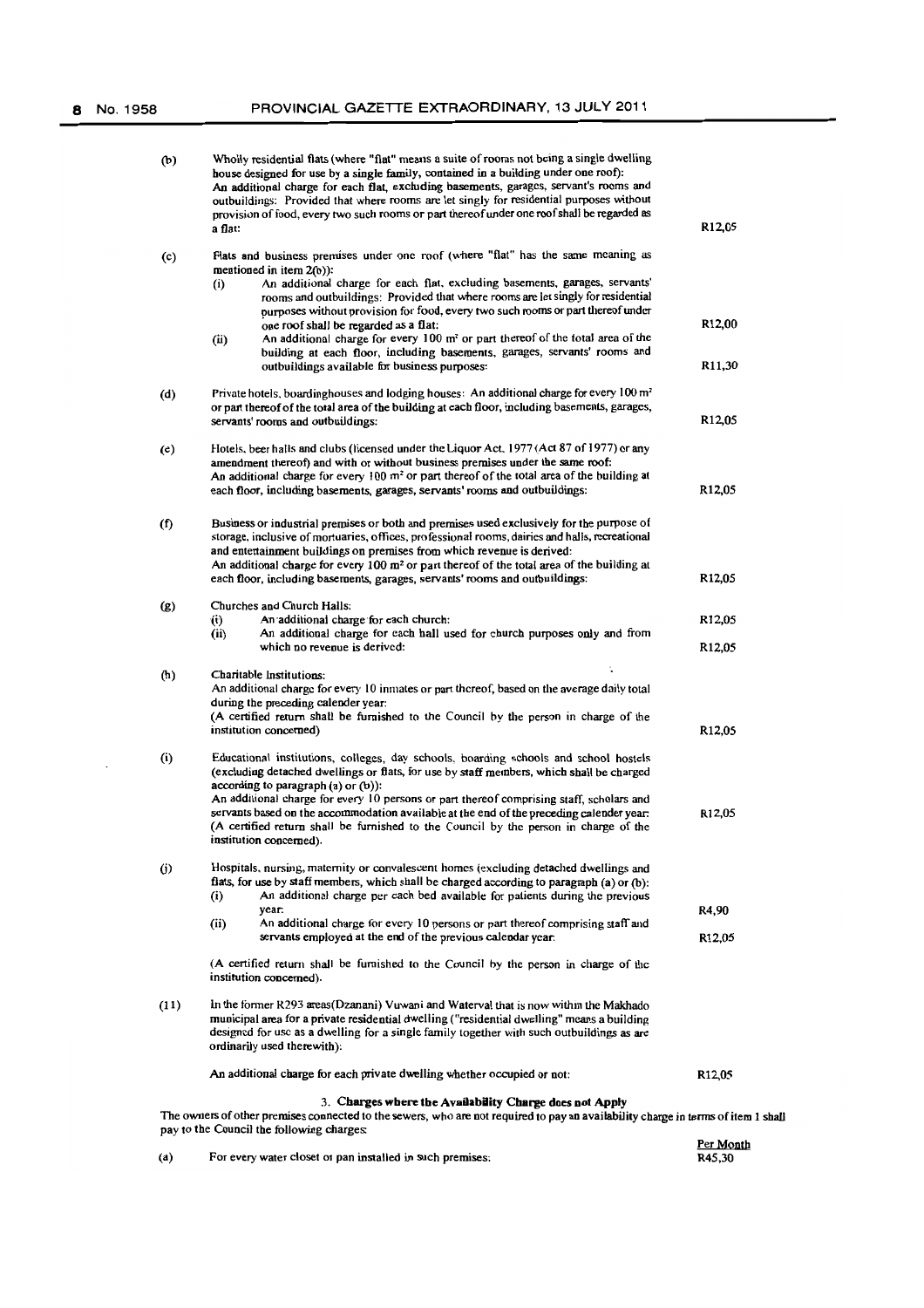#### (b) For every urinal or compartment installed in sucb premises:

R45,30

Where the trough system is adopted, each 600 mm length of trough or gutter used as such for urinal or waler closet purposes or designed to be used as such, shall be considered as one urinal or closet fitting, for the purpose of these charges.

#### 4. General.

- (1) All charges in terms of items 1, 2 and 3 shall be due annually at the commencement of each financial year and payable by the owner in a manner as stipulated by the Council from time to time.
- (2) Where a building or part thereof is being used for a purpose other than at the time of publication of these tariffs, it rests with the owner to notify the Director Finance and Economic Development in writing of such use whereupon the tariff grouping shall be re-applied where necessary.
- (3) In all cases of dispute as to classification of a consumer for purposes of this tariff the decision of the Management Committee shall be treated as final.

#### 5. Connections to the Sewer.

- (1) For the connection of a stand sewer to the street sewer at the point where the connecting sewer in respect of any specific stand has been provided by the Council: specific stand has been provided by the Council:
- (2) For the connection of a stand sewer to the street sewer at a point otber tban the point where the connecting sewer in respect of any specific stand has been provided by the Council: Actual cost of material and labour plus a surcharge of 10% of such cost plus a further amount of R381,OO.

#### PART II: TARIFF OF CHARGES PAYABLE IN TERMS OF SECTION 23(1)

- (1) In respect of new buildings or structures: For every 10 square metres or part thereof of the overall area of the building<br>R4,60 or structure: R4,60
- (2) In respect of additions or improvements or extensions of existing buildings or structures: Forevery 10 square metres or part thereof of the overall are of the additions, improvements or extensions only: . . . . . . . . . . . . . R4,60

Civic Center, No 83 Krogh Street LOUIS TRlCHARDT

File No. 1/3/36/2 Notice No. 66 of 2011 8 July 2011

## **MR** AS TSHIKALANGE MUNICIPAL MANAGER

Ib/Drainage\_Notice2011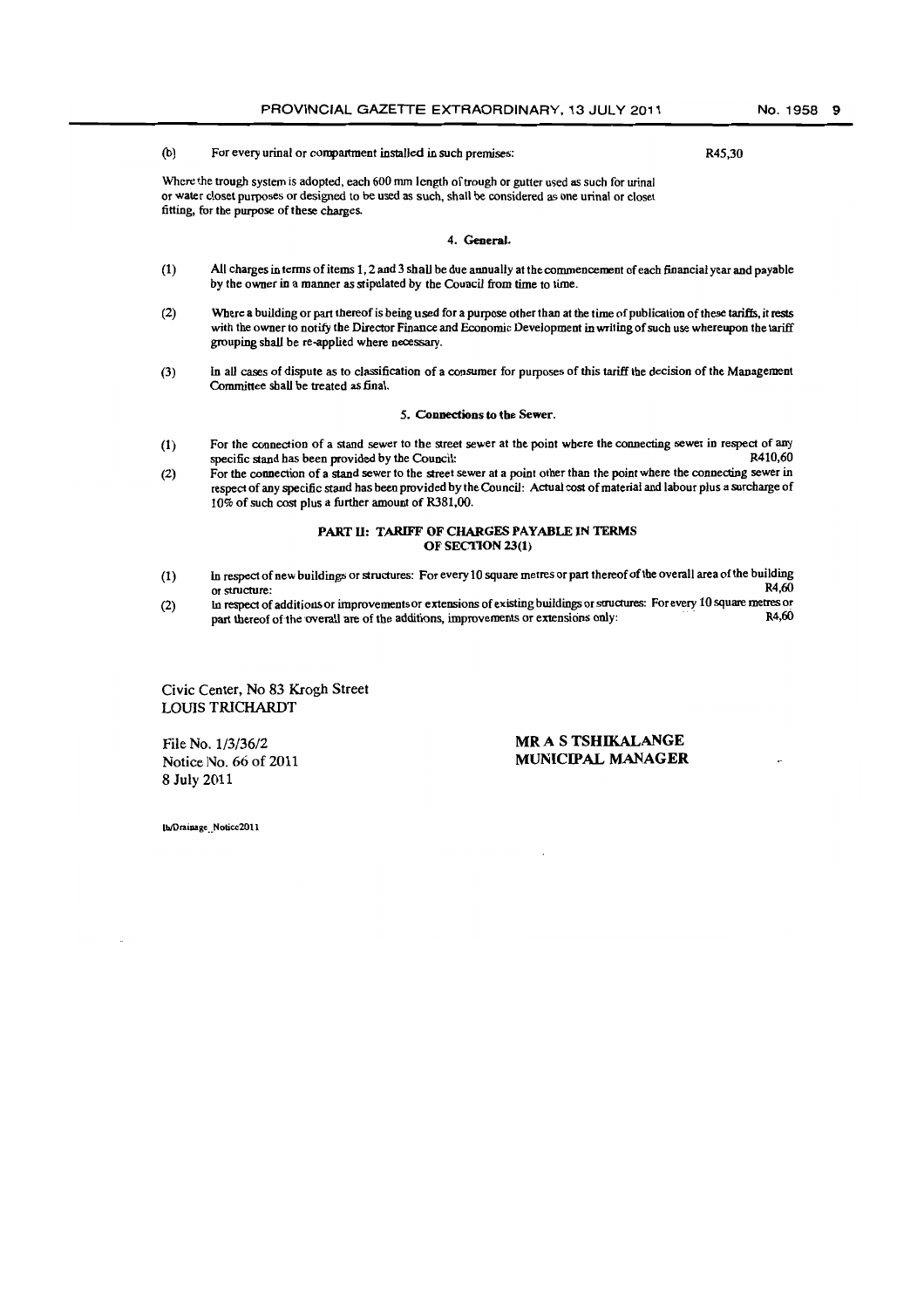#### MAKHADO MUNICIPALITY

## DETERMINATION OF CHARGES IN TERMS OF SECTION 75 OF THE LOCAL GOVERNMENT: MUNICIPAL SYSTEMS ACT, 2000 AS AMENDED

## BY-LAWS FOR THE DETERMINATION OF CHARGES FOR THE ISSUING OF CERTIFICATES AND FURNISHING OF INFORMATION

In terms of section 75 of the Local Government: Municipal Systems Act, 2000, as amended, notice is hereby given that the Makhado Municipality in terms of section 75A of the said Act, by Special Resolution dated 28 April 2011, further amended the Schedule to the Council's By-laws for the Determination of Charges for the Issuing of Certificates and Furnishing of Information, adopted under Administrator's Notice 1847 dated 25 October 1972, as amended, with effect from 1 July 2011 by the substitution of the Schedule by the following:

## "Scbedule

#### Tariff of Charges

| 1.   | Except where otherwise provided, each applicant for the issuing by the Council of any certificate in terms of the<br>provisions of the Local Government Ordinance, 1939, as amended, or any other Ordinance which is applicable to the<br>Council, shall pay an amount of R7,70 for each such certificate issued. |                                                                                                                                       |                      |  |  |
|------|-------------------------------------------------------------------------------------------------------------------------------------------------------------------------------------------------------------------------------------------------------------------------------------------------------------------|---------------------------------------------------------------------------------------------------------------------------------------|----------------------|--|--|
| 2.   | (1)                                                                                                                                                                                                                                                                                                               | For extracts from any minutes, record or proceedings of the Council, per folio or part thereof:                                       | R9,10                |  |  |
|      | (2)                                                                                                                                                                                                                                                                                                               | Copies of confirmed minutes of the Council, per copy:                                                                                 | R <sub>20</sub> ,60  |  |  |
|      | (3)                                                                                                                                                                                                                                                                                                               | Copies of complete agendas of the Council, per copy:                                                                                  | R42,90               |  |  |
| 3.   |                                                                                                                                                                                                                                                                                                                   | For the search of any name, whether of a person or property, or the address of any person, or supply of<br>a duplicate account, each: | R4,30                |  |  |
| 4.   |                                                                                                                                                                                                                                                                                                                   | For inspection of any deed, document or diagram or any such like particulars, each:                                                   | R4,30                |  |  |
| 5.   |                                                                                                                                                                                                                                                                                                                   | For endorsements on declaration by purchaser's forms, each:                                                                           | R4.30                |  |  |
| 6.   |                                                                                                                                                                                                                                                                                                                   | For the issuing of any taxation or rent board certificate, each:                                                                      | R4,30                |  |  |
| 7.   |                                                                                                                                                                                                                                                                                                                   | For information, excluding that mentioned in item 2, and in addition to the fees in terms of item 3 and 4,                            |                      |  |  |
|      |                                                                                                                                                                                                                                                                                                                   | per A4 page or part thereof:                                                                                                          | R4,30                |  |  |
| 8.   |                                                                                                                                                                                                                                                                                                                   | For copies of the voter's roll of any ward, each:                                                                                     | R55,75               |  |  |
| 9.   |                                                                                                                                                                                                                                                                                                                   | For the continuous search for information: For each quarter of an hour or part thereof:                                               | R55,75               |  |  |
| 10.  | Copies of agendas and minutes of Council meetings to local member of Parliament, the Press and the South African<br>Broadcasting Corporation or any other Provincial or Government Department:<br>No Charge                                                                                                       |                                                                                                                                       |                      |  |  |
| 11.  | (1)                                                                                                                                                                                                                                                                                                               | Copies made by copying machines of any documents, pages of books, illustrations or other records of the                               |                      |  |  |
|      |                                                                                                                                                                                                                                                                                                                   | Council: Per copy page (any size):                                                                                                    | R4.30                |  |  |
|      | (2)                                                                                                                                                                                                                                                                                                               | Copies made by copying machines in the library of any library material, per copy page (any size): R1,05                               |                      |  |  |
| 12.1 | For the supply of prints or plans and land maps:                                                                                                                                                                                                                                                                  |                                                                                                                                       |                      |  |  |
|      | Per A2 copy<br>$\ddot{\phantom{0}}$                                                                                                                                                                                                                                                                               |                                                                                                                                       |                      |  |  |
|      | Per A1 copy                                                                                                                                                                                                                                                                                                       |                                                                                                                                       |                      |  |  |
|      | Per A0 copy<br>R28,80                                                                                                                                                                                                                                                                                             |                                                                                                                                       |                      |  |  |
| 12.2 |                                                                                                                                                                                                                                                                                                                   | For the supply of prints or plans and land maps done by Council's Plotter (VAT excluded):<br>Black & White copies:                    |                      |  |  |
|      | Per A0 copy                                                                                                                                                                                                                                                                                                       |                                                                                                                                       | R <sub>169,50</sub>  |  |  |
|      | Per A1 copy                                                                                                                                                                                                                                                                                                       |                                                                                                                                       | R <sub>142,80</sub>  |  |  |
|      | Per A2 copy                                                                                                                                                                                                                                                                                                       |                                                                                                                                       | R84,40               |  |  |
|      |                                                                                                                                                                                                                                                                                                                   | Per A3 copy<br>R57,38                                                                                                                 |                      |  |  |
|      |                                                                                                                                                                                                                                                                                                                   | Coloured copies:                                                                                                                      |                      |  |  |
|      | Per A0 copy                                                                                                                                                                                                                                                                                                       |                                                                                                                                       | R290.00              |  |  |
|      | Per Al copy                                                                                                                                                                                                                                                                                                       |                                                                                                                                       | R225,30              |  |  |
|      | Per A2 copy                                                                                                                                                                                                                                                                                                       |                                                                                                                                       | R <sub>130</sub> ,30 |  |  |
|      | Per A3 copy                                                                                                                                                                                                                                                                                                       |                                                                                                                                       | R93,90               |  |  |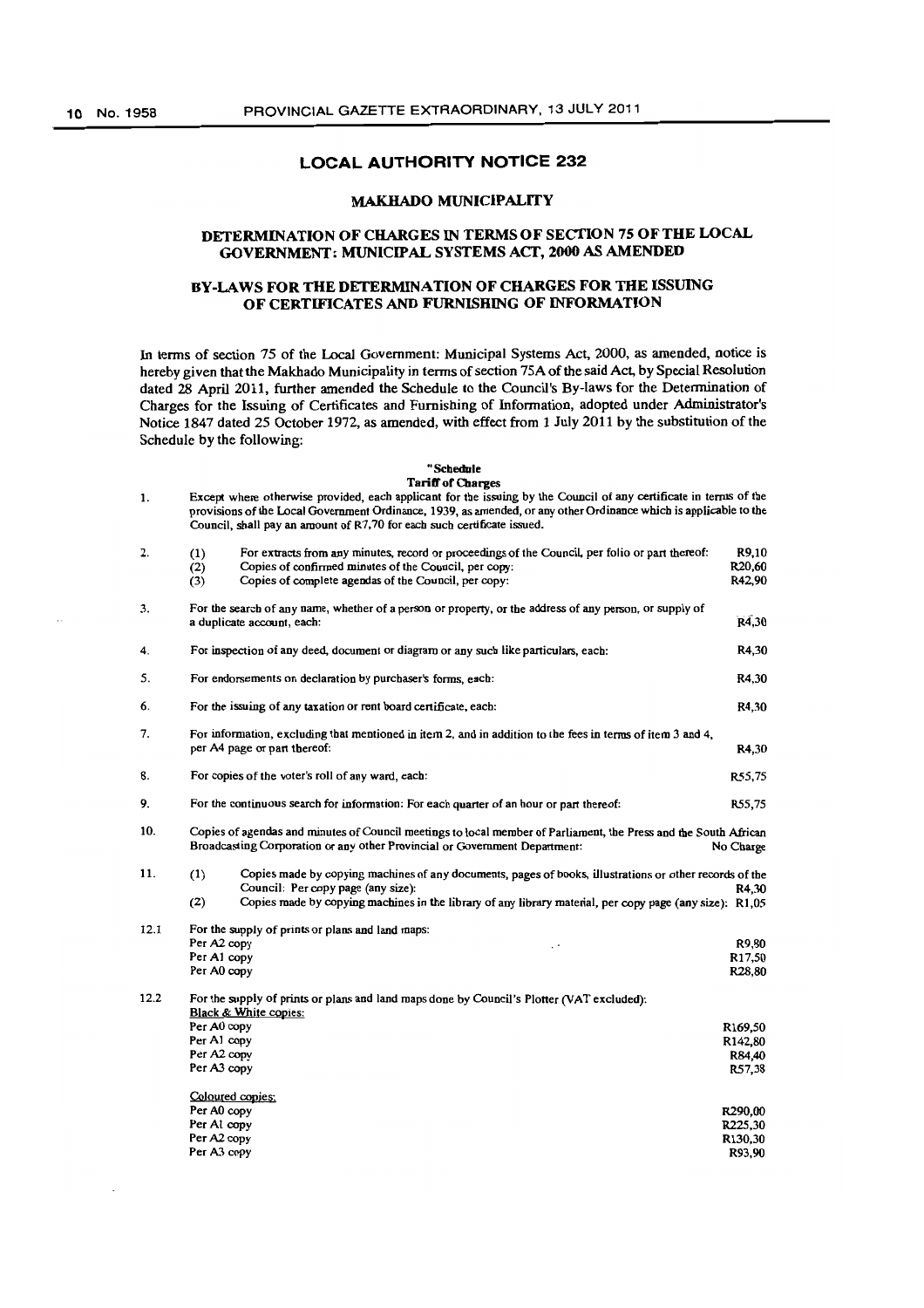| 13. | Notice to a consumer that moneys due to the Council by him are still outstanding, per notice:                                                                                                                                                                                            | R <sub>11</sub> ,40 |
|-----|------------------------------------------------------------------------------------------------------------------------------------------------------------------------------------------------------------------------------------------------------------------------------------------|---------------------|
| 14. | Clearance certificates: The maximum amount as prescribed in section 50 of the Local Government Ordinance, 1939, as<br>amended. Outstanding amounts are recovered in terms of section 118 of the Municipal Systems Act, 2000 (Act 32 of<br>2000) under restraint of transfer of property. | R6.20               |
| 15. | <b>Valuation Certificate</b>                                                                                                                                                                                                                                                             | R17.80              |

16. Copies of the valuation roll: With street addresses only Postal addresses included R414,50 R548,40

Civic Center, No 83 Krogh Street LOUIS TRICHARDT

File No. *1/3/2212*  Notice No. 67 of 2011 8 July 20ll

MR AS TSHIKALANGE MUNICIPAL MANAGER

lh/Information\_Notice2011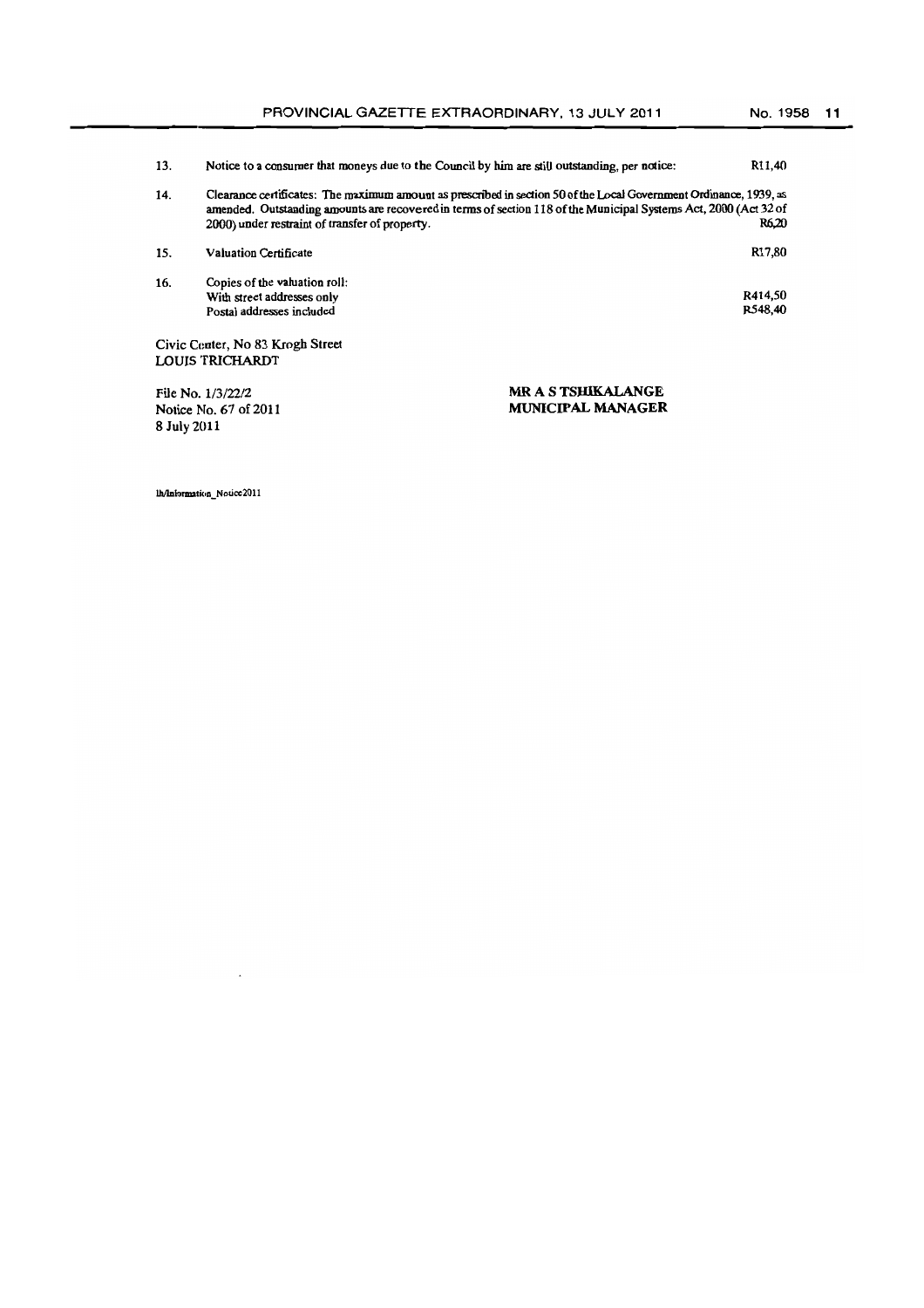## MAKHAOO MUNICIPALITY

## DETERMINATION OF CHARGES IN TERMS OF SECTION 75 OF THE LOCAL GOVERNMENT: MUNICIPAL SYSTEMS ACT. 2000 AS AMENDED

#### REFUSE REMOVAL

In terms of section 74(2) of the Municipal Systems Act, 2000 (Act no. 32 of 2000) the purpose of the tariff is to recover costs and to make a profit.

In terms of section 75 of the Local Government: Municipal Systems Act, 2000, as amended, notice is bereby given that the Makhado Municipality in terms of section 75A of the said Act, by Special Resolution dated 28 April 2011, be further amended with effect from 1 July 2011 by the substitution of item 8 for the following

"7.2.1 Delivery of refuse removal to Air Force Base The service is provided as per agreement subjected to the proposed tariff increases.

#### 8. Refuse Removal

- (1) For the removal of refuse from private residential premises, per standard refuse container, per month or part thereof:  $R35,40$
- (2) For the removal of refuse from any other premises not mentioned in sub-item (1), per standard refuse container, per month or part thereof: R134,51
- (3) For the removal of refuse from any other premises not mentioned in sub-item (1), per bulk refuse container,<br>ner month or part thereof: R3 372:60 per month or part thereof:
- (4) For the temporary use of bulk refuse containers, per bulk refuse container, per day or part thereof, payable in advance: R234,75
- (5) For the sale of standard refuse containers as contemplated in section 44 of Chapter 1 of Part IV, per standard refuse container: Cost price plus 10%.
- (6) For the dumping of commercial and/or industrial waste at the Municipal Refuse Dumping Site by vehicle<br>with a loading canacity up to a maximum of 1 top, per load or part thereof:<br>R21.70 with a loading capacity up to a maximum of 1 ton, per load or part thereof: R21,70<br>And by vehicle with a loading capacity of more than 1 ton, per load or part thereof: R65.20 And by vehicle with a loading capacity of more than 1 ton, per load or part thereof: R65,20<br>For incinerating of refuse, per incinerator load or part thereof: R15,72
- (7) For incinerating of refuse, per incinerator load or part thereof:<br>(8) In the former R293(Dzanani area) towns, Vuwani and Waterva
- In the former R293(Dzanani area) towns, Vuwani and Waterval that is now situated within the Makhado Municipal area:

For the removal of refuse from private residential premises, per refuse container, per month or part thereof: R33,30

(9) In tbe former R293(Dzanani area) towns, Vuwani and Waterval that is now situated within the Makhado Municipal area: - Businesses For the removal of refuse from any other premises not mentioned in sub-item  $(8)$ , per standard refuse container, per month or part thereof:  $R126.60$ " container, per month or part thereof:

Civic Center, No 83 Krogh Street LOUIS TRICHARDT

File No. 1/3/17/2 Notice No. 68 of 2011 8 July 2011

MR A S TSHIKALANGE MUNICIPAL MANAGER

lb/RefuseRemoval\_Notice2011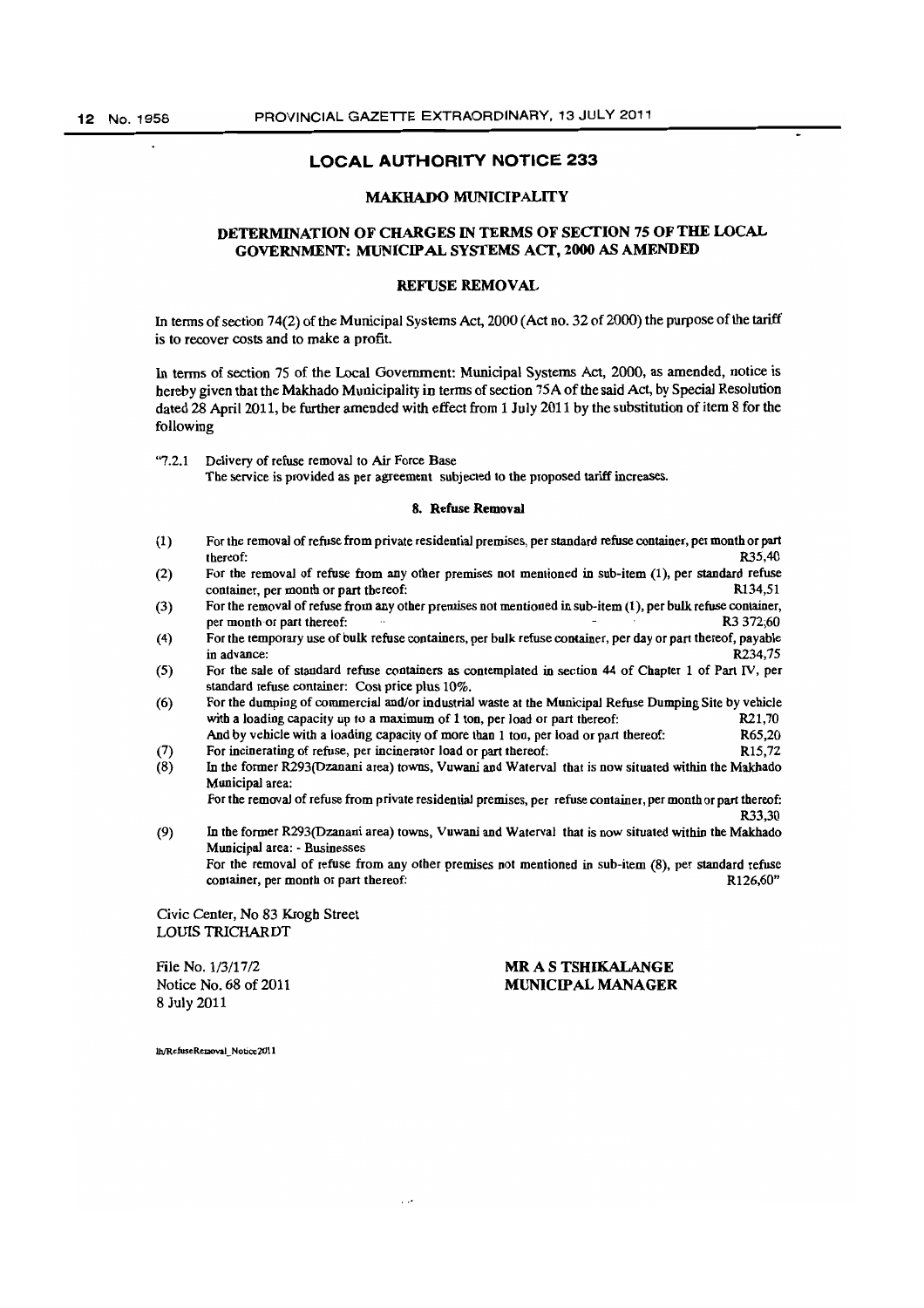#### MAKHADO MUNICIPALITY

## DETERMINATION OF CHARGES IN TERMS OF SECTION 75 OF THE LOCAL GOVERNMENT: MUNICIPAL SYSTEMS ACT, 2000 AS AMENDED

#### ELECTRICITY BY-LAWS

In terms of section 74(2) of the Municipal Systems Act. 2000 (Act no. 32 of 2000) the purpose of the electricity tariffs is to recover Council's costs and a surplus. The surplus will be transferred to the General Account. The basic electricity charge is to offset the capital cost on loans. Capital projects are internally financed througb Council's Consolidated Loan Fund over different periods with the redemption on the loans reallocated for further loans.

In terms of section 75 of the Local Government: Municipal Systems Act, 2000, as amended, notice is hereby given that the Makhado Municipality in terms of section 75A of the said Act. by Special Resolution dated 28 April 2011, further amended the Tariff of Charges in the Schedule to the Municipality's Electricity By-laws, adopted by the Makhado Municipality under Administrator's Notice No. 1401 dated 17 August 1983, as amended, and published under Municipal Notice no. 14/1986 in the Provincial Gazette dated 2 July 1986, with effect of 1 July 2011 by the substitution of sub items 3.1,3.3 and 5.1 for the following:

#### "3.1 Basic Charges

For the calculation of the basic charges per consumer or per farm portion or per piece of land where such farm portion of piece of land, with or without improvements, is connected to the Council's supply main, in the opinion of the Council, can be connected tbereto, whether electricity is consumed or not, the following basic charges are payable monthly to the Council: Provided that in the case of a farm portion which is not connected to the Council's supply main, no monthly basic charge is payable to the Council if sucb farm portion's electricity supply would bave occurred by means of a peri-urban electricity supply agreement if it was connected to the Council's supply main:-

1. By the substitution for sub item 3.3 of the fullowing:

#### "3.3 Consumption of Electricity

- 3.3.1 Domestic Tariff All consumers of electricity which is consumed solely for residential units, religious purposes, prisons, schools, hostels, military bases, churches, sports clubs, charitable institutions, hospitals and bona fide farmers and whose assigned maximum demand does not exceed 100 KVA: Per kWh consumed [Domestic High Tariff - Urban and Rural]: RO,7711
- 3.3.2 Every piece of land used or intended for residential units, religious purposes, prisons, schools, hostels, military bases, churches, sports clubs, charitable institutions and hospitals per consumer [Domestic High Tariff - Urban (Including Rural Residential)]:
- 3.3.3 For a single-phase supply of electricity to a consumer within the area of supply of the Makhado Municipality, for residential purposes to a dwelling unit, or for a church, school, hall or the like premises, where the tariff provides for a supply to low usage consumers with restricted capacity, the following charges shall apply (VAT included):

#### Pre-light 1: Rural (Domestic Low Tariff)

91,05 cents in the case wbere the total cost of providing tbe supply is recovered from the consumer by means of the tariff and where the monthly consumption is expected to be less than 500 kWh.

- 3.3.4 Urban and Peri-urban Tariff (Small Business) All consumers of electricity not mentioned under sub item 3.3.1 and whose assigned maximum demand does not exceed 50 KVA. Per kWh consumed Undustrial and Commercially exceed 50 KVA: Per kWh consumed [Industrial and Commercial]:
- 3.3.5 Every farm portion used or intended for bona fide residential purposes and/or for bona fide farming purposes, per consumer [Peri-urban Residential]:
- 3.3.6 For a single-phase supply of electricity to a consumer within the area of supply of the Makhado Municipality, for residential purposes to a dwelling unit, or for a church, school, hall or the like premises, where the tariff provides for a supply to low usage consumers with restricted capacity, the following charges sball apply (VAT included):

Pre-light 2: Commercial Pre-paid (SmaU Business) Urban

114,00 cents in the case where the capital cost of the local electricity infrastructure, including the service connection costs (service cable/line, electricity dispenser, ready board, etc.) has been paid for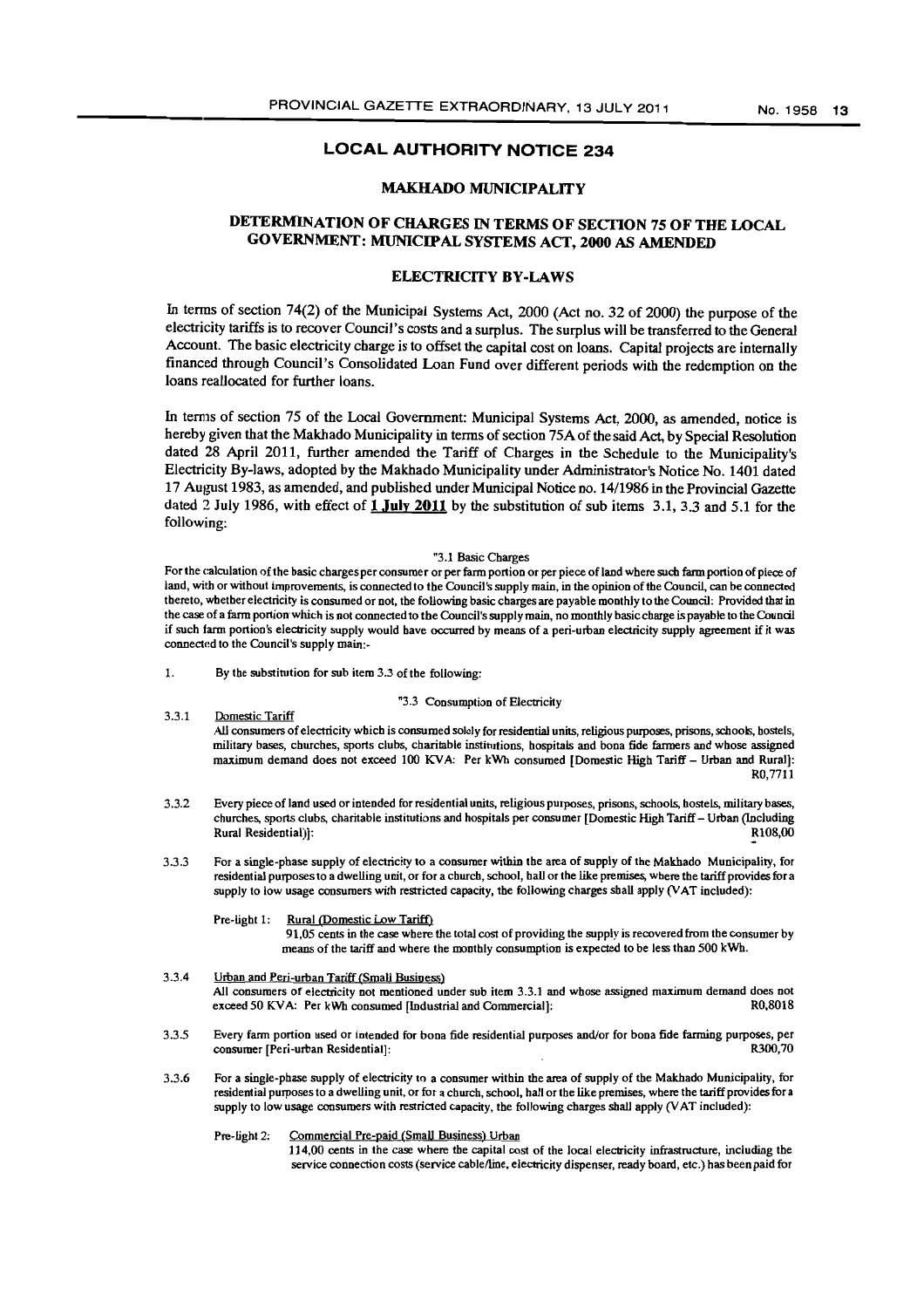|        |                                                                                                                                                                                                                                                                |  | in advance by the consumer(s) or another party.                                                           |         |                 |                                                                                                                     |        |                                                             |                 |
|--------|----------------------------------------------------------------------------------------------------------------------------------------------------------------------------------------------------------------------------------------------------------------|--|-----------------------------------------------------------------------------------------------------------|---------|-----------------|---------------------------------------------------------------------------------------------------------------------|--------|-------------------------------------------------------------|-----------------|
| 3.3.7  | <b>Bulk Metering</b><br>All consumers whose maximum consumption exceeds 100 KVA:                                                                                                                                                                               |  |                                                                                                           |         |                 |                                                                                                                     |        |                                                             |                 |
|        | 3.3.7.1                                                                                                                                                                                                                                                        |  | Industrial Low Tariffs (Urban and Peri-urban)<br>Per maximum demand metered in KVA:<br>Per kWh consumed:  |         |                 |                                                                                                                     |        | $R145,00$ per KVA<br>R <sub>0</sub> ,4888                   |                 |
| 3.3.8  | Every piece of land used or intended for purposes not mentioned under sub item 3.1.1 per consumer:<br>The basic charge will not be applicable if business premises are empty [Business or Commercial].                                                         |  |                                                                                                           | R453,96 |                 |                                                                                                                     |        |                                                             |                 |
|        | 3.3.8.1                                                                                                                                                                                                                                                        |  | Industrial High Tariffs (Urban and Peri-urban)<br>Per maximum demand metered in KVA:<br>Per kWh consumed: |         |                 |                                                                                                                     |        | R <sub>0</sub> ,4888                                        | R145,00 per KVA |
| 3.3.9  |                                                                                                                                                                                                                                                                |  | [Commercial Farming and Industrial]:                                                                      |         |                 | Every farm portion used or intended for purposes not mentioned under sub item 3.1.2, per consumer                   |        |                                                             | R629,70         |
| 3.3.10 | <b>Municipal Services</b>                                                                                                                                                                                                                                      |  |                                                                                                           |         |                 | Charges in respect of the consumption of electricity for municipal services: Per kWh consumed: R0,7711              |        |                                                             |                 |
| 3.3.11 |                                                                                                                                                                                                                                                                |  | Monthly basic charge for municipal services:                                                              |         |                 |                                                                                                                     |        |                                                             | <b>R108,00</b>  |
| 3.3.12 | <b>Special Agreements</b><br>The Council reserves the right to enter into special agreements with consumers whose load upon the electricity<br>undertaking and the nature of such load justifies a tariff different from that in any of the foregoing tariffs. |  |                                                                                                           |         |                 |                                                                                                                     |        |                                                             |                 |
| 3.3.13 | Time of Use Tariffs<br>Structure.                                                                                                                                                                                                                              |  |                                                                                                           |         |                 | The Time of Use and seasonal periods applied will be in accordance with those determined by Eskom for the T1-Tariff |        |                                                             |                 |
|        | 3.3.13.1 Usage Charges                                                                                                                                                                                                                                         |  | Demand charge calculation and times                                                                       |         |                 | Summer                                                                                                              | Winter |                                                             |                 |
|        | as for Eskom T1<br>Energy                                                                                                                                                                                                                                      |  | <b>Peak Periods</b><br><b>Standard Periods</b><br><b>Off Peak Periods</b>                                 |         |                 | R66,93 /KVA<br>R1,3700/kWh<br>R0,7260 /kWh<br>R0.3590 /kWh                                                          |        | R70,20 /KVA<br>R1,4903 /kWh<br>R2,0370 /kWh<br>R2,8855 /kWh |                 |
|        | as for Eskom T1                                                                                                                                                                                                                                                |  | Excess KVAR calculation and times                                                                         |         |                 | <b>R0,1336/KVAR</b>                                                                                                 |        | R0,1336/KVAR                                                |                 |
| 3.3.14 | <b>Basic Charges</b><br>A monthly basic charge on Time of Use Meters, relevant to the industry category should be applied. See 3.3.1 above.                                                                                                                    |  |                                                                                                           |         |                 |                                                                                                                     |        |                                                             |                 |
| 3.3.14 | Tariffs applicable to Pre-paid Metering<br>A connection fee of R1107,80 per connection are payable in advance.                                                                                                                                                 |  |                                                                                                           |         |                 |                                                                                                                     |        |                                                             |                 |
| 2.     |                                                                                                                                                                                                                                                                |  | By the substitution for sub item 3.4 of the following:                                                    |         |                 |                                                                                                                     |        |                                                             |                 |
|        |                                                                                                                                                                                                                                                                |  |                                                                                                           |         | "3.4 Surcharges |                                                                                                                     |        |                                                             |                 |
| 3.4.1  | Peri-Urban surcharge                                                                                                                                                                                                                                           |  |                                                                                                           |         |                 | A surcharge of 5,0% as approved by the Electricity Control Board shall be levied on the charges payable in terms of |        |                                                             |                 |

3. The following charges are applicable with regard to:- $3.1$  testing of accuracy of a meter as contemplat

means of a peri-urban electricity supply agreement."

testing of accuracy of a meter as contemplated in section 9 of these By-laws:

|     | $\left( i\right)$                                                                                            | CYLP and similar demand meters                            |                |
|-----|--------------------------------------------------------------------------------------------------------------|-----------------------------------------------------------|----------------|
|     |                                                                                                              | Urban                                                     | <b>R822.60</b> |
|     |                                                                                                              | Peri-urban                                                | R1367,15       |
|     | (ii)                                                                                                         | Any other type of meter.                                  |                |
|     |                                                                                                              | Urban                                                     | R498,60        |
|     |                                                                                                              | Peri-urban                                                | R1082.20       |
|     | (iii)                                                                                                        | Non-municipal users (contractors and other town councils) |                |
|     |                                                                                                              | CYLP and similar meters                                   | R768,70        |
|     |                                                                                                              | Any other meter                                           | R771.15        |
| 3.2 | replacement of service fuse or reconnection of service circuit breaker in a consumer's meter cabinet; and/or |                                                           |                |

3.3 reconnection after disconnection of a consumer's supply to an electrical installation as contemplated in section 11 of these By-laws; and / or

sub items 3.3.2, 3.3.4, 3.3.7 and 3.4.1 by peri-urban consumers on farm portions whose electricity supply occurs by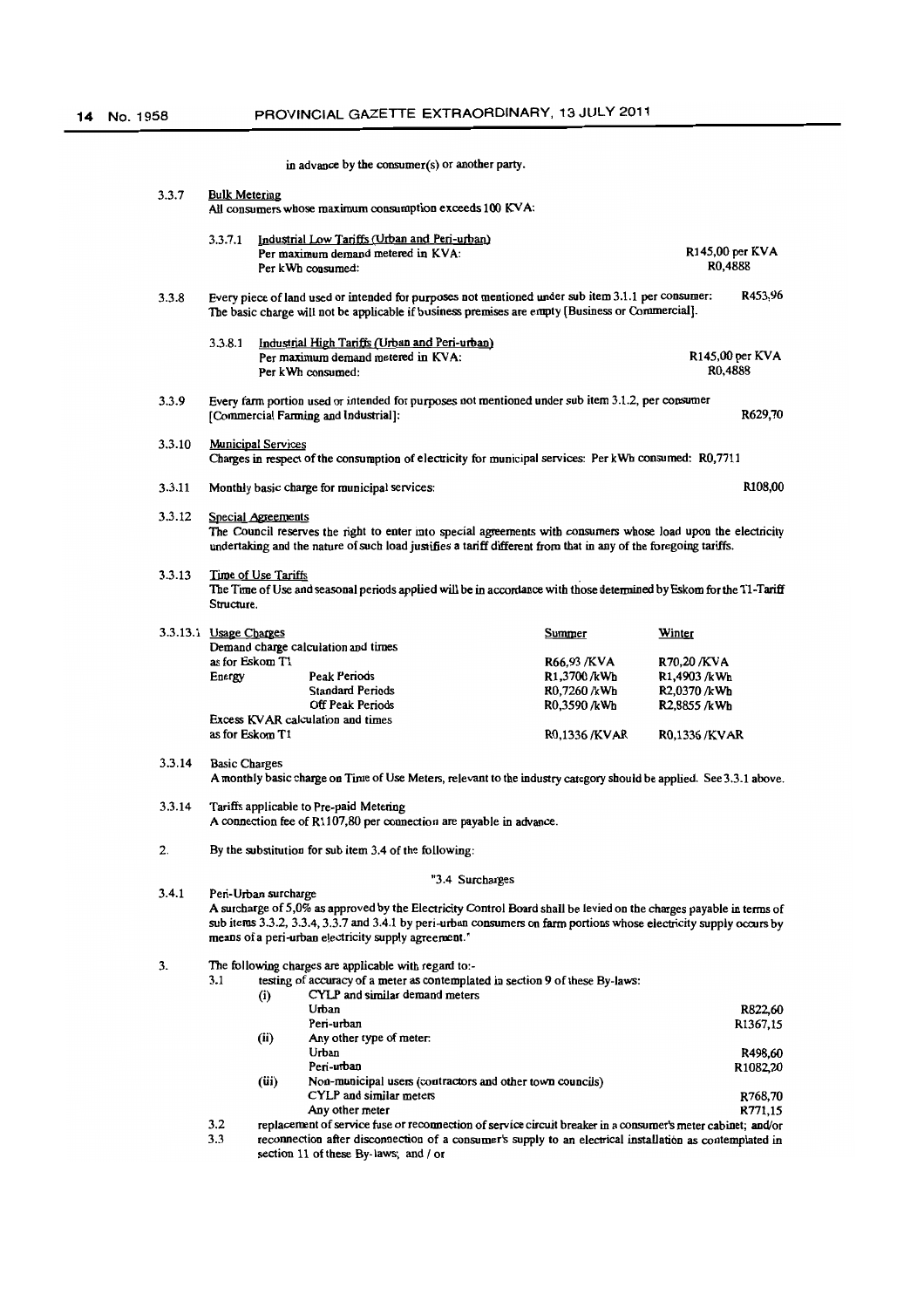- 3.4 special reading of a consumer's meter; and/or<br>3.5 inspections and tests of electrical installations (
	- inspections and tests of electrical installations (only applicable to second and ensuing inspections and tests) as contemplated in section 17 of these By-laws
		- (i) Within proclaimed townships R204,30
		- $(iii)$  Outside proclaimed townships R365,20

4. Adjustments of tariff

In terms of the National Regulator Act, (Act No. 40 of 2004) NERSA is entrusted to annually review and approve tariff increase proposals by all licensed distributors of electricity in Soutb Africa. Implementation of tariff increases without the approval of the National Energy Regulator is a contravention of the license conditions."

Civic Center, No 83 Krogh Street LOUIS TRICHARDT

File No. 1/3/15/2 Notice No. 69 of 2011 8 July 2011

## **MR** A S **TSHIKALANGE MUNICIPAL MANAGER**

ElcctridtyBy-laws\_2011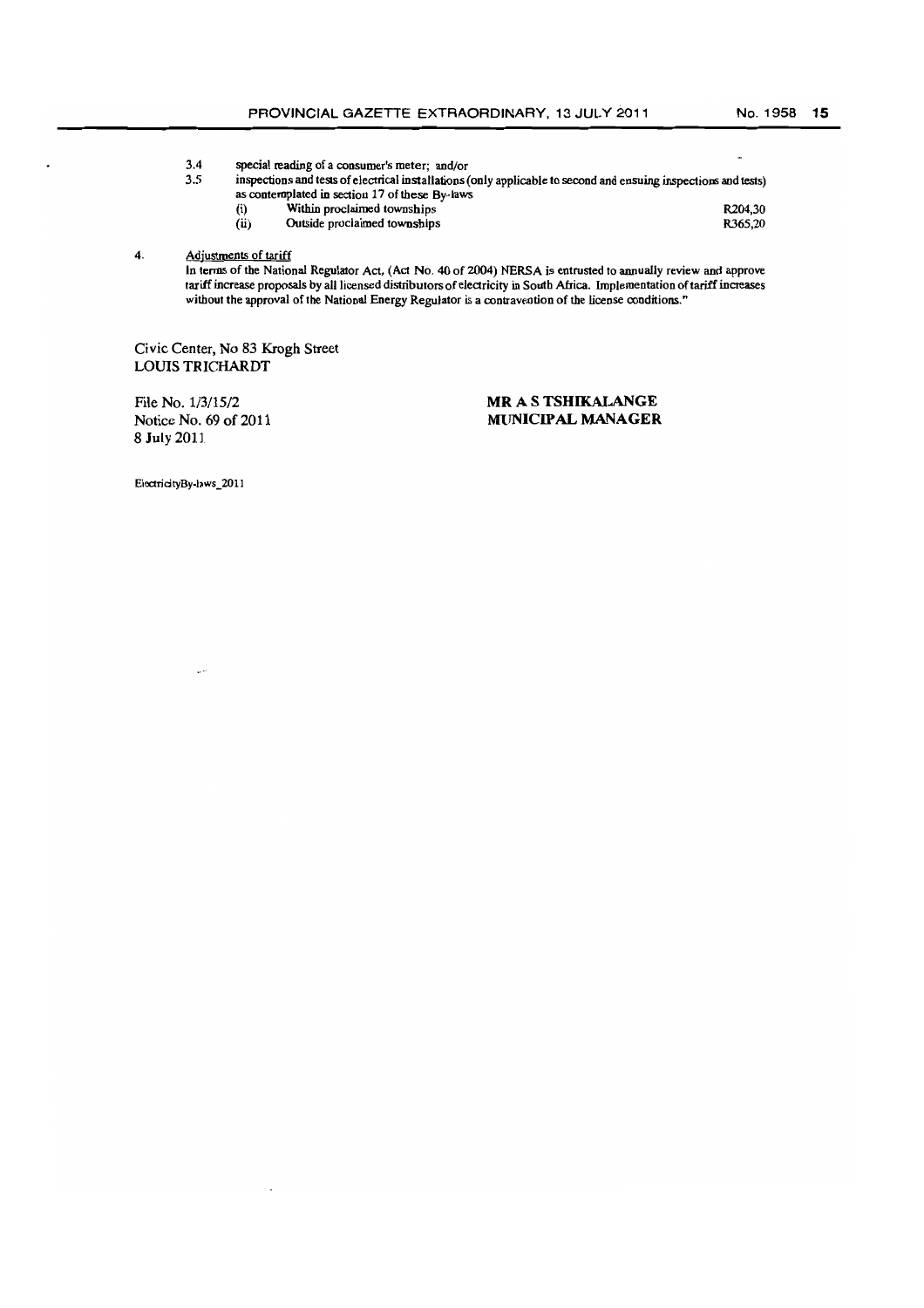## MAKHADO MUNICIPALITY

## DETERMINATION OF CHARGES IN TERMS OF SECTION 75 OF THE LOCAL GOVERNMENT: MUNICIPAL SYSTEMS ACT, 2000 AS AMENDED

#### **BUILDING BY-LAWS**

In terms of section 74(2) of the Municipal Systems Act, 2000 (Act no. 32 of 2000) the purpose of the tariff is to control building plans and to recover administration costs for building controL

In terms of section 75 of tbe Local Government: Municipal Systems Act, 2000, as amended, notice is hereby given that the Makhado Municipality in terms of section 75A of the said Act, by Special Resolution dated 28 April 2011, amended the Charges for the Approval of Building Plans in Appendix VII of Schedule 2 of the Municipality's Building By-laws, adopted by the Municipality under Administrator's Notice 1960 dated 12 November 1975, with effect from 1 July 2011 by the following:

#### " Appendix VII CHARGES FOR THE APPROVAL OF BUILDING PLANS

- 1.(1) The charges payable in respect of every building plan submitted for consideration shall be as follows:-(a) The minimum charge payable in respect of any building plan shall be R94,OO.
	- (b) The charges payable for any building plan sball be calculated according to the following scale:-
		- For every 10 m<sup>2</sup> or part thereof of the area of the building at the level of each floor: (i) For the first  $1\,000\,\mathrm{m}^2$  of the area: R8,70
		- (ii) For the next  $1\overline{000}$  m<sup>2</sup> of the area: R4,45
- (2) For the purpose of this item, "area" means the overall superficial area of any new building at each floor level within the same cartilage and includes the area of verandahs and balconies over public streets and basement floors, Mezzanine floors and galleries shall be measured as separate storeys.
- 2. In addition to the charges payable in terms of item 1, a charge of R0,70 per  $m^2$  of area as defined in item 1, shall be payable for any new building in which structural steelwork or reinforced concrete or structural timber is used for the main framework or as main structural components of the building.
- 3. Charges for plans for new additions to existing buildings shall be calculated as set out in item 1 with a minimum charge of R94,00,
- 4. Charges for alterations to existing buildings shall be calculated on the estimated value of the work to be performed at the rate of R4,45 for every R532,00 or part thereof with a maximum charge of R673,00.
- 5. Charges for plans of buildings of a special character such as factory chimneys, spires and similar erections shall be calculated on the estimated value thereof at the rate of R4,45 for every R533,00 or part thereof with a minimum charge of R230,00 and a maximum charge of R2 256,90,
- 6. Approval form for approval of advertising sign R39,60 as per Council decision,"

Civic Center, No 83 Krogh Street LOUIS TRJCHARDT

File No. *1/3/8/2*  Notice No. 70 of 2011 8 July 2011

MR A S TSHIKALANGE MUNICIPAL MANAGER

Ih/BuildingPlans Notice2011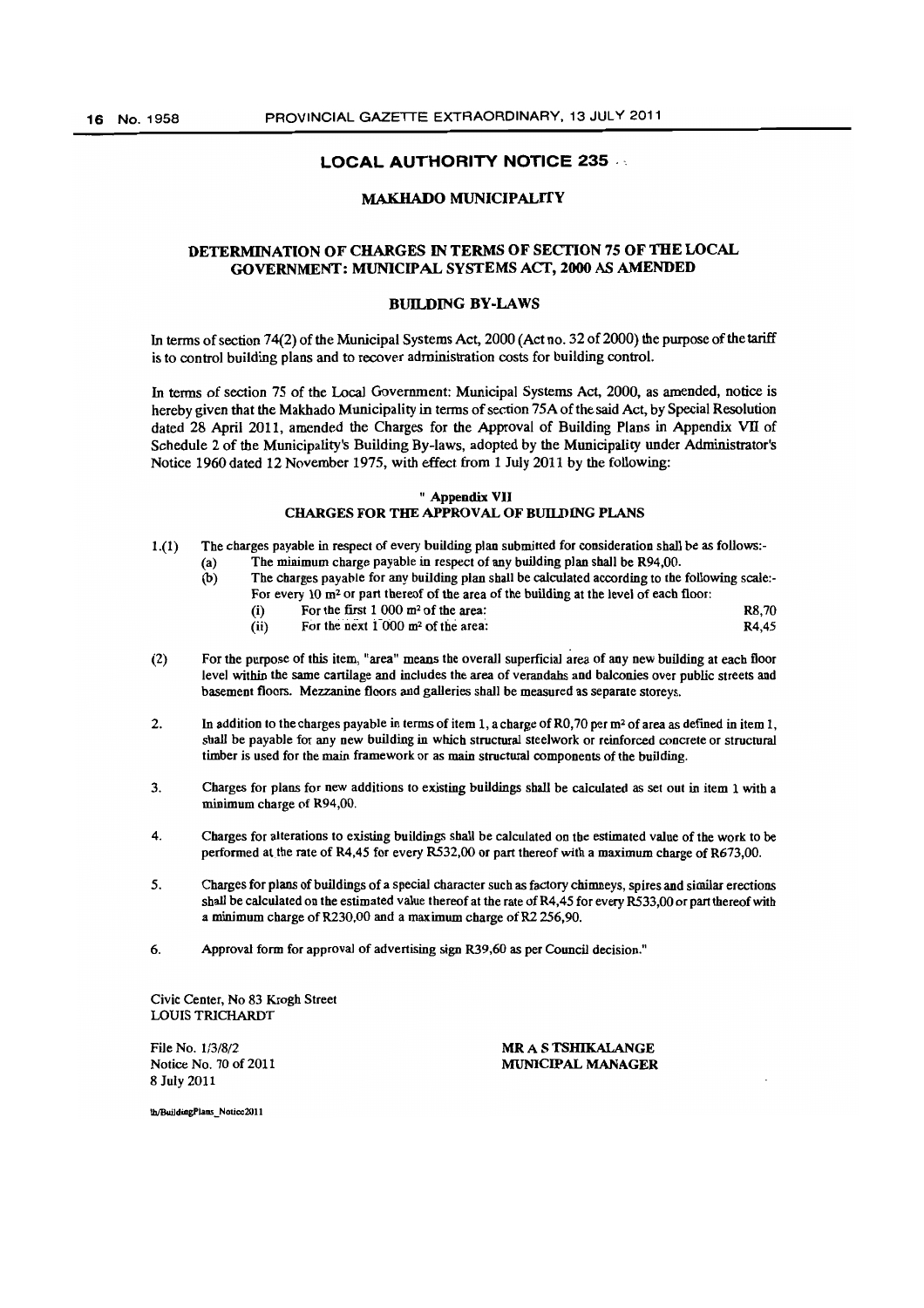#### MAKHADO MUNICIPALITY

## DETERMINATION OF CHARGES IN TERMS OF SECTION 75 OF THE LOCAL GOVERNMENT: MUNlCIP AL SYSTEMS ACT, 2000 AS AMENDED

## SWIMMING BATH BY-LAWS

In terms of section 75 of the Local Government: Municipal Systems Act, 2000, as amended, notice is hereby given that the Makhado Municipality in terms of section 75A of the said Act, by Special Resolution dated 28 April 2011, further amended the Tariff of Charges under section 24 to the Town Council's Swimming Bath By-laws, adopted by the Town Council under Administrator's Notice 636 dated 29 September 1948, as amended, with effect from 1 July 2011 by the substitution of section 24 by the following:

"24. The tariff of charges for the use of the bath shall be as follows:

- (1) Season Tickets
	- (a) Adults: R143,80
	- (b) Child under 19 years: R70,05
- (2) Monthly Tickets
	- (a) Adults: R70,05
	- (b) Child under 18 years: R35,80
- (3) Single admission
	- (a) Adults: R9,50
	- (b) Child under 18 years: R2,OO
- (4) Admission of Spectators to swimming pool premises
	- (a) Adults: Free of charge
	- (b) Children under 18 years: Free of charge."

Civic Center, No 83 Krogh Street LOmS TRICHARDT

File No. 1/3/45/2 Notice No. 71 of 2011 8 July 2011

MR A S TSHIKALANGE MUNICIPAL MANAGER

lh/SwimmingPorl\_Notice2011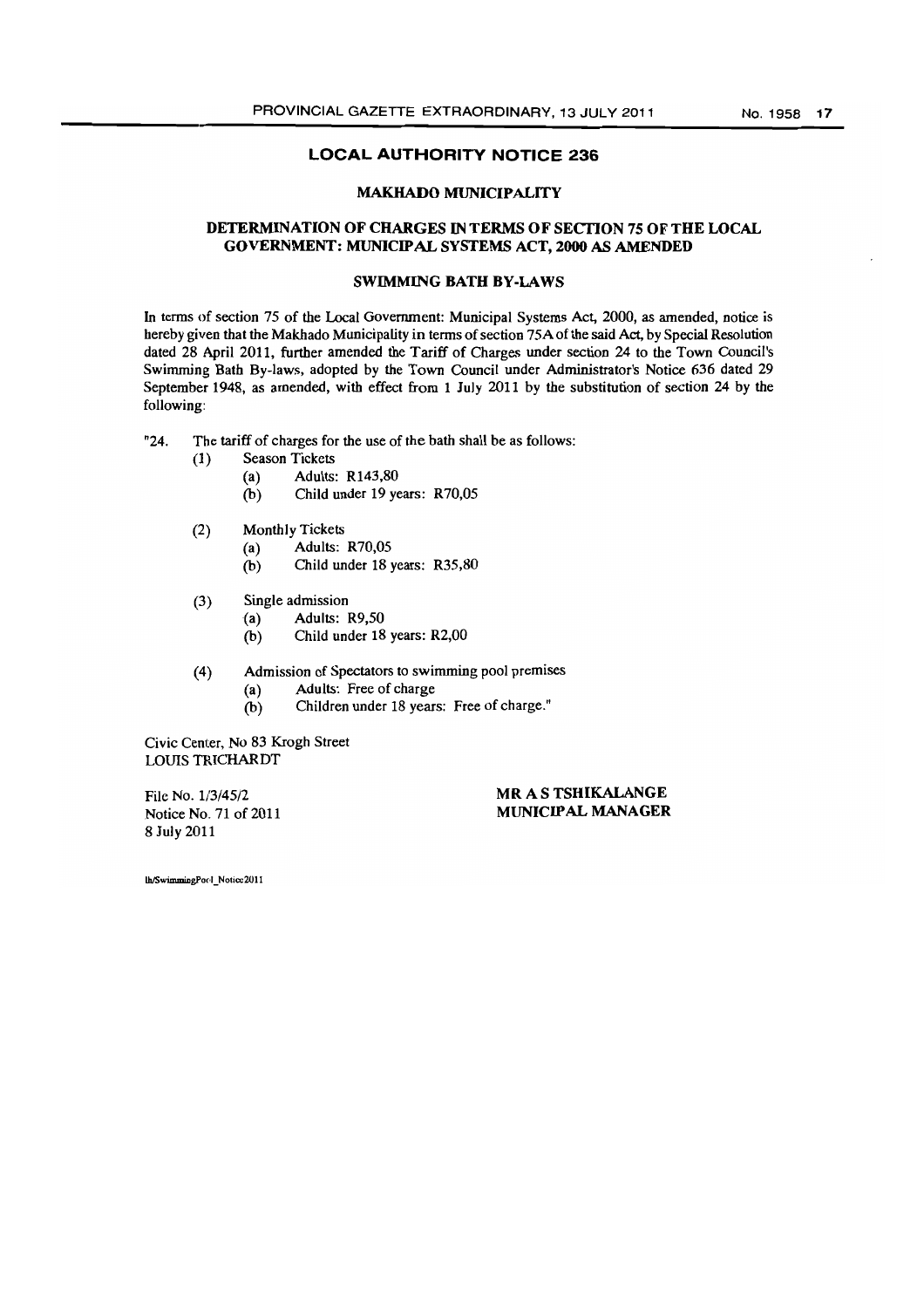#### MAKHADO MUNICIPALITY

## DETERMINATION OF CHARGES IN TERMS OF SECTION 75 OF THE LOCAL GOVERNMENT: MUNICIPAL SYSTEMS ACT, 2000 AS AMENDED

#### BY-lAWS RELATING TO STREET TRADING

In terms of section 75 of the Local Government: Municipal Systems Act, 2000, as amended, notice is hereby given that the Makhado Municipality in terms of section *75A* of the said Act, by Special Resolution dated 28 April 2011, further amended the Tariff of Charges under the Schedule to the Council's By-laws Relating to Street Trading. adopted by the Makhado Municipality under Administrator's Notice 248 dated 25 July 1997, as amended, with effect from 1 July 2011 by the substitution of the Tariff of Charges by the following:

1. By the insertion of Schedule 3 after Schedule 2 of the By-laws as follows:

#### "SCHEDULE 3

Rental of vendor stands per month, payable on the  $1<sup>st</sup>$  day of each month in advance: R12,80 per stand."

Civic Center, No 83 Krogh Street LOUIS TRICHARDT

File No. *1/3/44/2*  Notice No. 72 of 2011 8 July 2011

MR A S TSHIKALANGE MUNICIPAL MANAGER

lh/StreetTrading Notice2011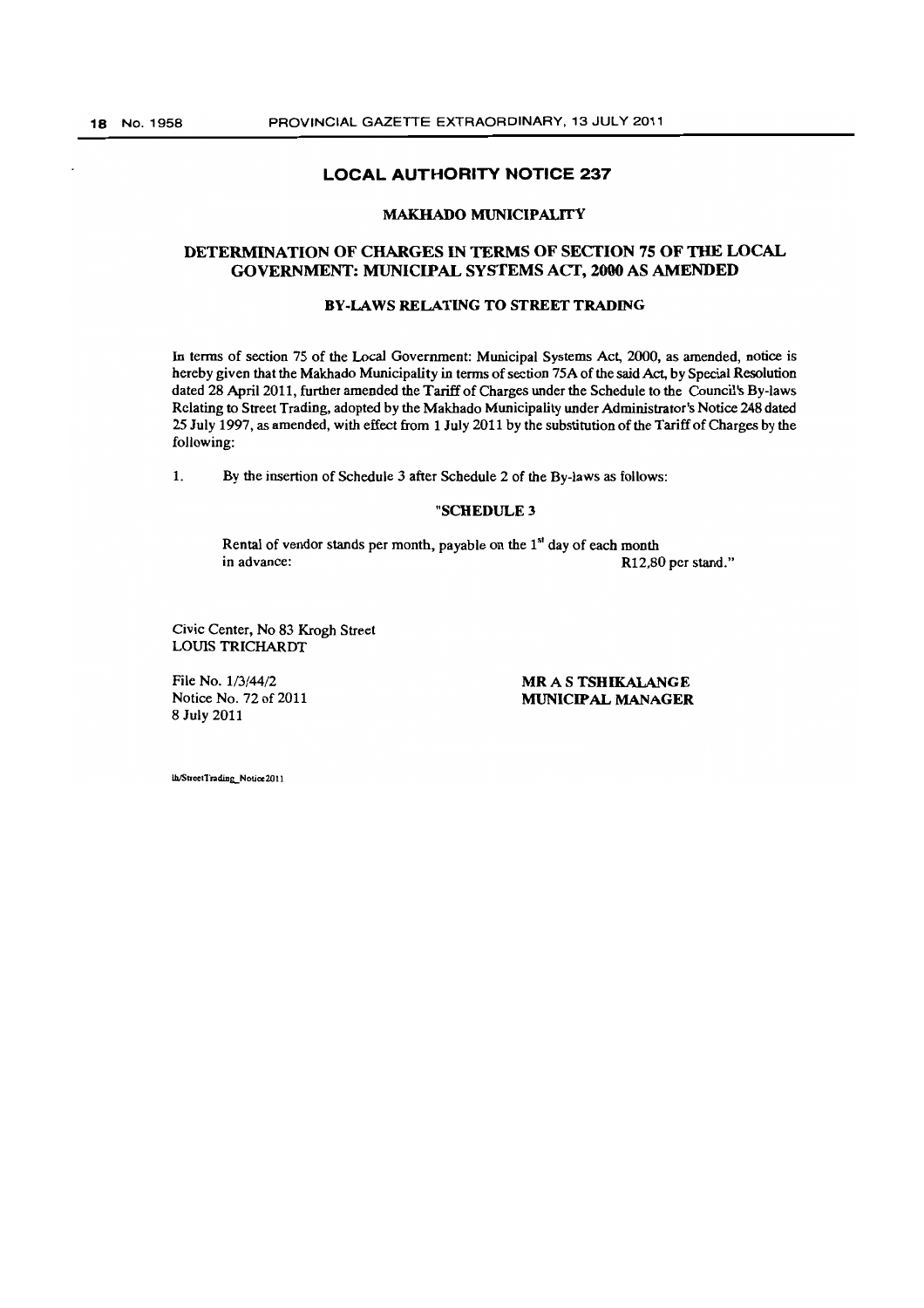#### MAKBADO MUNICIPALITY

## DETERMINATION OF CHARGES IN TERMS OF SECTION 75 OF THE LOCAL GOVERNMENT: MUNICIPAL SYSTEMS ACT, 2000 AS AMENDED

## BY-LAWS RELATING TO HAWKERS

In terms of section 75 of the Local Government: Municipal Systems Act, 2000, as amended, notice is hereby given that the Makhado Municipality in terms of section 75A of the said Act., by Special Resolution dated 28 April 2011, further amended the Tariff of Charges under the Schedule to the Council's By-laws Relating to Hawkers, adopted by the Makhado Municipality under Administrator's Notice 927 dated 23 July 1980, as amended, with effect from 1 July 2011 by the substitution of the Tariff of Charges by the following:

#### "SCHEDULE Tariff or Cbarges

For the use of stands referred to in section 3:

1. Per under roof facility, per day: R40,30. (for ad hoc leases other than by means of allocated tender, excluding market stalls) "

Civic Center, No 83 Krogh Street LOUIS TRICHARDT

File No. 1/3/41/2 Notice No. 73 of 2011 8 July 2011

MR A S TSHIKALANGE MUNICIPAL MANAGER

lh/Hawkers Notice2011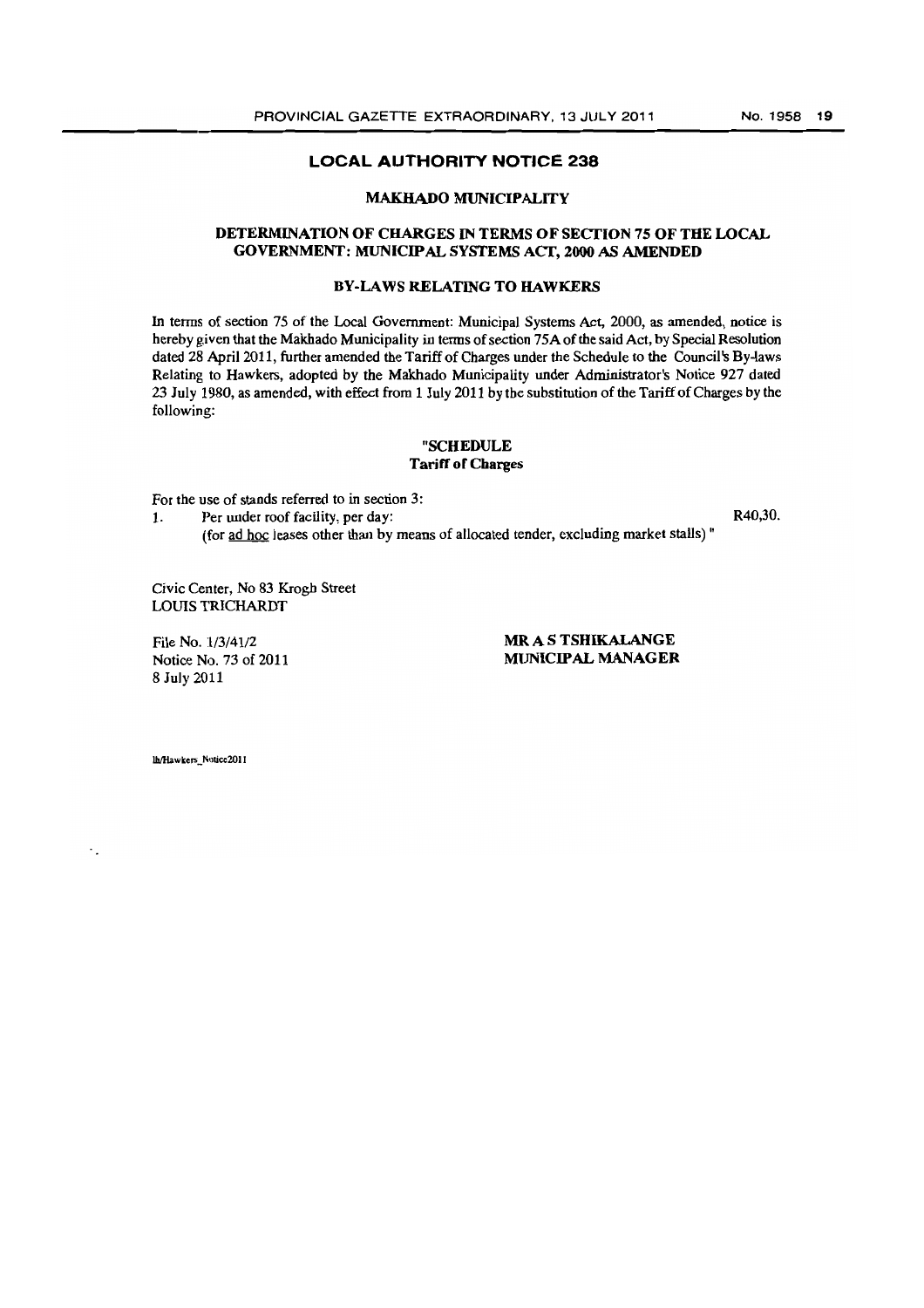#### MAKHADO MUNICIPALITY

## DETERMINATION OF CHARGES IN TERMS OF SECTION 75 OF THE LOCAL GOVERNMENT: MUNICIPAL SYSTEMS ACT, 2000 AS AMENDED

## BY -LAWS RElATING TO THE CONTROL OF TEMPORARY ADVERTISEMENTS AND PAMPHLETS

In terms of section 75 of the Local Government: Municipal Systems Act, 2000, as amended, notice is hereby given that the Makhado Municipality in terms of section 75A of the said Act, by Special Resolution dated 28 April 2011, amended the By-laws Relating to the Control of Temporary Advertisement and Pamphlets of the Makhado Municipality, adopted under Administrator's Notice 248 dated 3 March 1976, as amended, with effect from 1 July 2011 by the substitution of section  $8(c)$ , (e) and (f) by the following:

- "S. (c) In respect of pamphlets, a single amount of R220,55 per applicant per application which amount shall not be refundable
	- e) In respect of overhead banners, a single amount of R30S,95 per applicant per application, which amount shall not be refundable: Provided that the Council may exempt as it deems fit and at its sole discretion, any applicant from the payment of the total amount of R30S,95 or any part thereof.
	- (f) In respect of banners affixed to a fence a deposit of  $R308,95$  per application plus an amount of R95,15 which amount is not refundable: Provided that the Council may exempt as it deems fit at its sole discression, any applicant from the payment of the total amount or any part thereof

Civic Center, No 83 Krogh Street LOUIS TRICHARDT

File No. 1/3/2/2 Notice No. 74 of 2011 S July 2011

MR AS TSHIKALANGE MUNICIPAL MANAGER

lh/Pamphlets Notice2011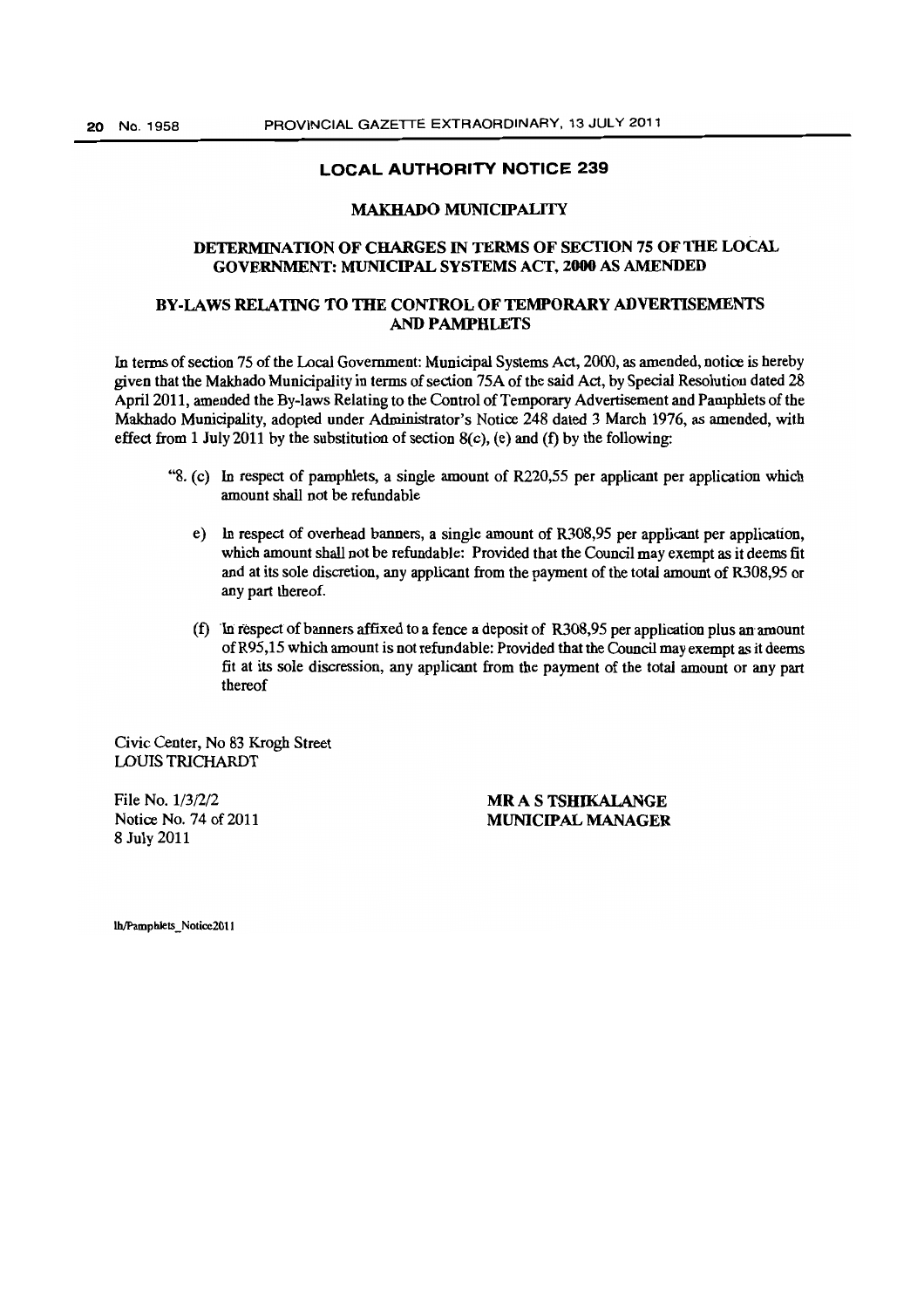#### MAKHADO MUNICIPALITY

## DETERMINATION OF CHARGES IN TERMS OF SECfION 7S OF THE LOCAL GOVERNMENT: MUNICIPAL SYSTEMS ACf, 2000 AS AMENDED

## BY-LAWS RELATING TO THE CONTROL OF INFLAMMABLE LIQUIDS AND SUBSTANCES

In terms of section 75 of the Local Government: Municipal Systems Act, 2000, as amended, notice is hereby given that the Makhado Municipality in terms of section 75A of the said Act, by Special Resolution dated 28 April 2011, further amended the tariffs mentioned in section  $3(6)$  and in Schedule I and II of Chapter I of the Municipality's By-laws Relating to the Control of Inflammable Liquids and Substances, adopted by the Municipality under Administrator's Notice 363 dated 10 May 1961, as amended, with effect from 1 July 2011 by the substitution of Schedule I and  $\Pi$  of Chapter I as well as the tariff mentioned in section 3(6) of the following:

#### "SCHEDULE 1 TARIFF OF CHARGES

1. APPUCATION FOR THE APPROVAL OF PlANS

- Amount payable to the Council in respect of each application for the approval of plans as contemplated in section  $3(6)$ : R21,60
- 2. TARIFF OF FEES FOR CERTIFICATES OF REGISTRATION AND TRANSFERS IN TERMS OF SECTIONS 3,10 AND 11(2)

|    | <b>Description of Premises</b>                                        | Half-yearly         | Yearly    |
|----|-----------------------------------------------------------------------|---------------------|-----------|
| A. | <b>Bulk</b> depots                                                    | R180,40             | R358,60   |
| В. | Dry-cleaning rooms                                                    | R91,15              | R182,35   |
| C. | Spraving rooms                                                        | R <sub>26</sub> ,40 | R53,00    |
|    | Certificate of registration issued to premises other than the above:- |                     |           |
| D. | Up to 2 000 litre storage capacity                                    | R46.10              | R92,10    |
| E۰ | Up to 5 000 litre storage capacity                                    | R92.10              | R184,10   |
| F. | Up to 20 000 litre storage capacity                                   | R <sub>180,40</sub> | R360,50   |
| G. | Over 20 000 litre storage capacity                                    | R220.60             | R4 418,30 |
| Н. | Transfer of a certificate of registration                             | R <sub>21.60</sub>  |           |

For every certificate of registration the annual fees shall be as prescribed in this Schedule: Provided that if liability to pay the fees arises on or after the first day of July in any year the fees payable shall be half the annual amount.

3. FEES FOR EXAMINING VEHICLES FOR TRANSPORT PERMIT Description of vehicle Road tank: wagon Motor vehicle other than a road tank wagon, designed to be used for the delivery of inflammable liquids in excess of the amount permitted under section  $79(1)(a)$  and  $(b)$ Any vehicles other than a motor vehicle or road tank wagons, designed to be used for the delivery of inflammable liquids in excess of the amount permitted under section  $79(1)(a)$  and (b) Civic Center, No 83 Krogh Street LOUIS TRICHARDT Half-yearly R92,10 R46,1O R21,60 File No. 1/3/29/2 MR A S TSHIKALANGE

Notice No. 75 of 2011 8 July 2011 MUNICIPAL MANAGER

lh/Inflammable\_Notice2011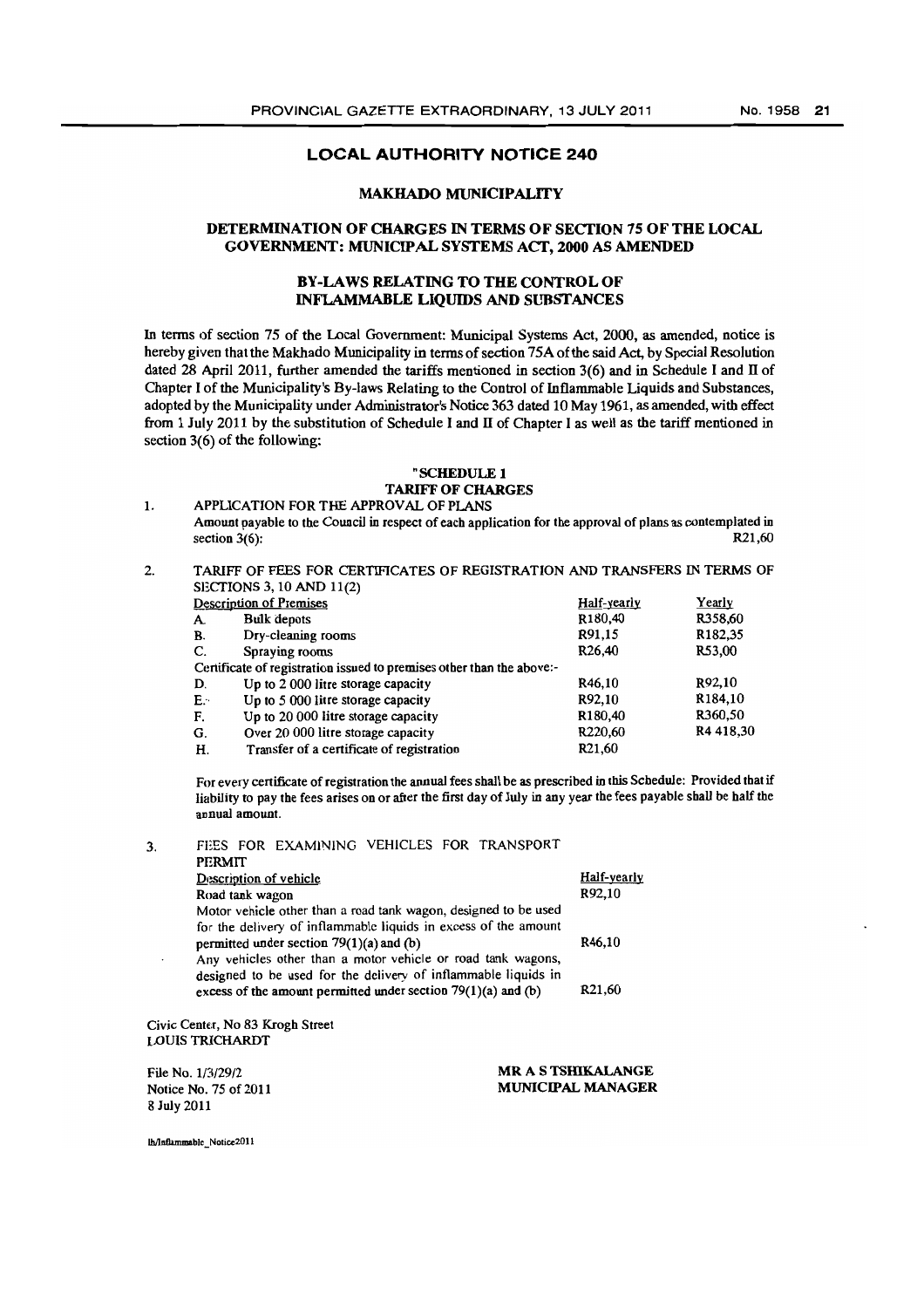#### MAKHADO MUNlCIPAUTY

#### DETERMINATION OF CHARGES IN TERMS OF SECTION 75 OF THE LOCAL GOVERNMENT: MUNICIPAL SYSTEMS ACT, 2000 AS AMENDED

#### **MISCELLANEOUS CHARGES**

1. FILLING OR TOPPING UP OF SWIMMING POOLS That a once off charge of R800,40 irrespective of the size of the swimming pool be levied for the filling of swimming pools with water within Makhado.

# 2. **OTHER CHARGES**<br>2.1 SITE RENT:

- SITE RENT: ENTERTAINMENT VENTURES RllOO,90 per calendar day or part thereof: Sanitation to be raised additional at the prescribed rate
- 2.2 SEWER BLOCKAGES R518,00 per hour or part thereof
	- 2.3 CUTfING OF GRASS: VACANT STANDS R480,00 for sites smaller than 1428m<sup>2</sup> and R920,70 for erven bigger than 1428m<sup>2</sup>
	- 2.4 SALE OF SEWER SLUDGE Per bag: R5,90 Per m2: R40,OO Own bags to be provided and loading to be performed by the customer
	- 2.5 CABLE TOLL Small: R29,OO Big.: RS8,80
	- 2.6 ADVERTISING: MUNICIPAL NEWSPAPER R250,70 per insert
	- 2,7 GARDEN REFUSE R458,90 per 4,5m2 10ad or part thereof (NO FREE REMOVAL OF GARDEN REFUSE)

| 2.8                     | RENTAL OF CARPORTS: PUBLIC PARKING AREA                          |                          |                       |
|-------------------------|------------------------------------------------------------------|--------------------------|-----------------------|
|                         | Per open carport per month plus VAT                              |                          | R91.60                |
|                         | Under cover parking per month plus VAT                           |                          | R <sub>146</sub> , 30 |
|                         | Pay and display per hour or part thereof                         |                          | R 3,10                |
|                         | Pay and display per half an hour or part thereof (Munnik) R 1,70 |                          |                       |
| 2.9                     | <b>Electricity Cut-Off Fee:</b>                                  |                          |                       |
|                         | (a) Household Cut-off Fee                                        | R303,80                  |                       |
|                         | (b) Agricultural (Farm) Cut-off Fee                              | R265.56                  |                       |
| 2.10                    | <b>Accounts Late Payment Fee</b>                                 |                          |                       |
|                         | (The average of Household and Farm Cut-off Fee)                  |                          | R <sub>195</sub> ,45  |
|                         | Civic Center, No 83 Krogh Street                                 |                          |                       |
| <b>LOUIS TRICHARDT</b>  |                                                                  |                          |                       |
| File No. $6/1/1(10/11)$ |                                                                  | MR A S TSHIKALANGE       |                       |
| Notice No. 76 of 2011   |                                                                  | <b>MUNICIPAL MANAGER</b> |                       |
| 8 July 2011             |                                                                  |                          |                       |

RR/lh/Miscellaneous Charges\_Notice2011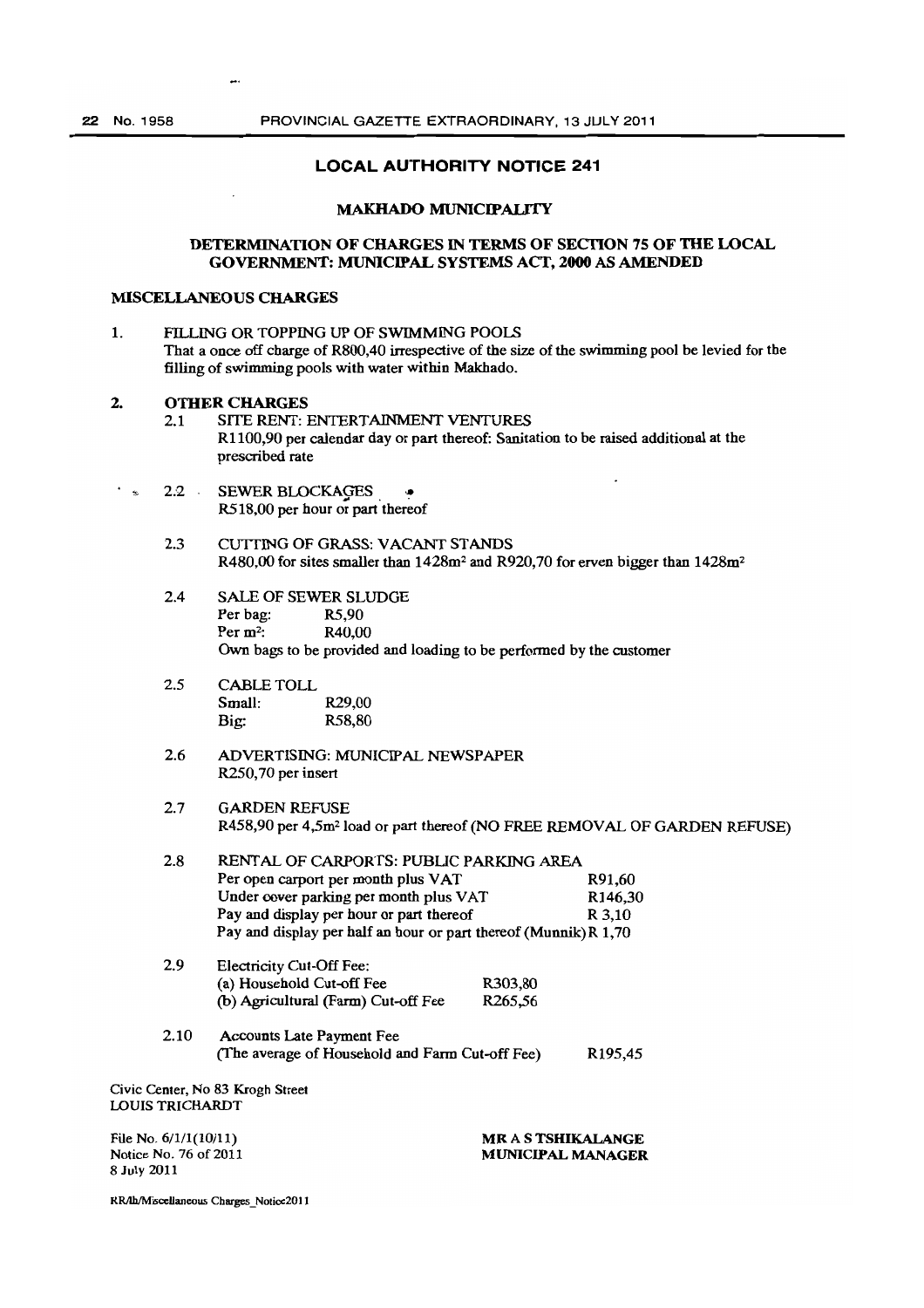#### MAKHADO MUNICIPALITY

## DETERMINATION OF CHARGES IN TERMS OF SECTION 75 OF THE LOCAL GOVERNMENT: MUNICIPAL SYSTEMS ACf, 2000 AS AMENDED

#### LEASE OF TENT

In terms of section 75 of the Local Government: Municipal Systems Act, 2000, as amended, notice is hereby given that the Makhado Municipality in terms of section 75A of the said Act, by Special Resolution dated 28 April 2011,further amended the Tariff of Charges for the Lease of the Tent of the department of the Chief Community Services published under Municipal Notice 11 of 1993 in the Provincial Gazette of 24 March 1993, as amended, be further amended with effect from 1 July 2011 by the substitution of the Tariff of Charges by the following:

#### "TARIFF OF CHARGES

- 1. The rental in respect of the tent under the control of the department of the Chief Community Services is R200,70 per day, plus a further amount of R870,90 per occasion payable in respect of the pitching and striking of the tent. Transportation will be collected at the applicable tariff.
- 2. A deposit in the amount of R755,40 per occasion is payable, and will be refunded if the tent is returned to the Council in the same condition as it was furnished: Provided that should the deposit not be sufficient to cover the cost of the cleaning, repair or replacement of the tent should it be soiled, damaged, lost or destroyed whilst being leased, the lessee shall be liable for the payment of the difference between such cost and the deposit and the right to recover such difference by means of process of law is reserved by the Council.
- 3. Conditions of lease:
	- 3.1 The Council shall be responsible for the transportation, pitching and striking of the tent, which shall be conducted during normal office hours only.
	- 3.2 The tent shall be leased with the consent of the Chief Community Services only.
	- 3.3 The tent shall be leased only for functions to be held within the Council's area of jurisdiction."

Civic Center, No 83 Krogh Street LOUIS TRICHARDT

File No. 6/19/1/16 & 8/1/2/6 Notice No. 77 of 2011 8 July 2011

MR A S TSHIKALANGE MUNICIPAL MANAGER

Ih/Tent Notice 2011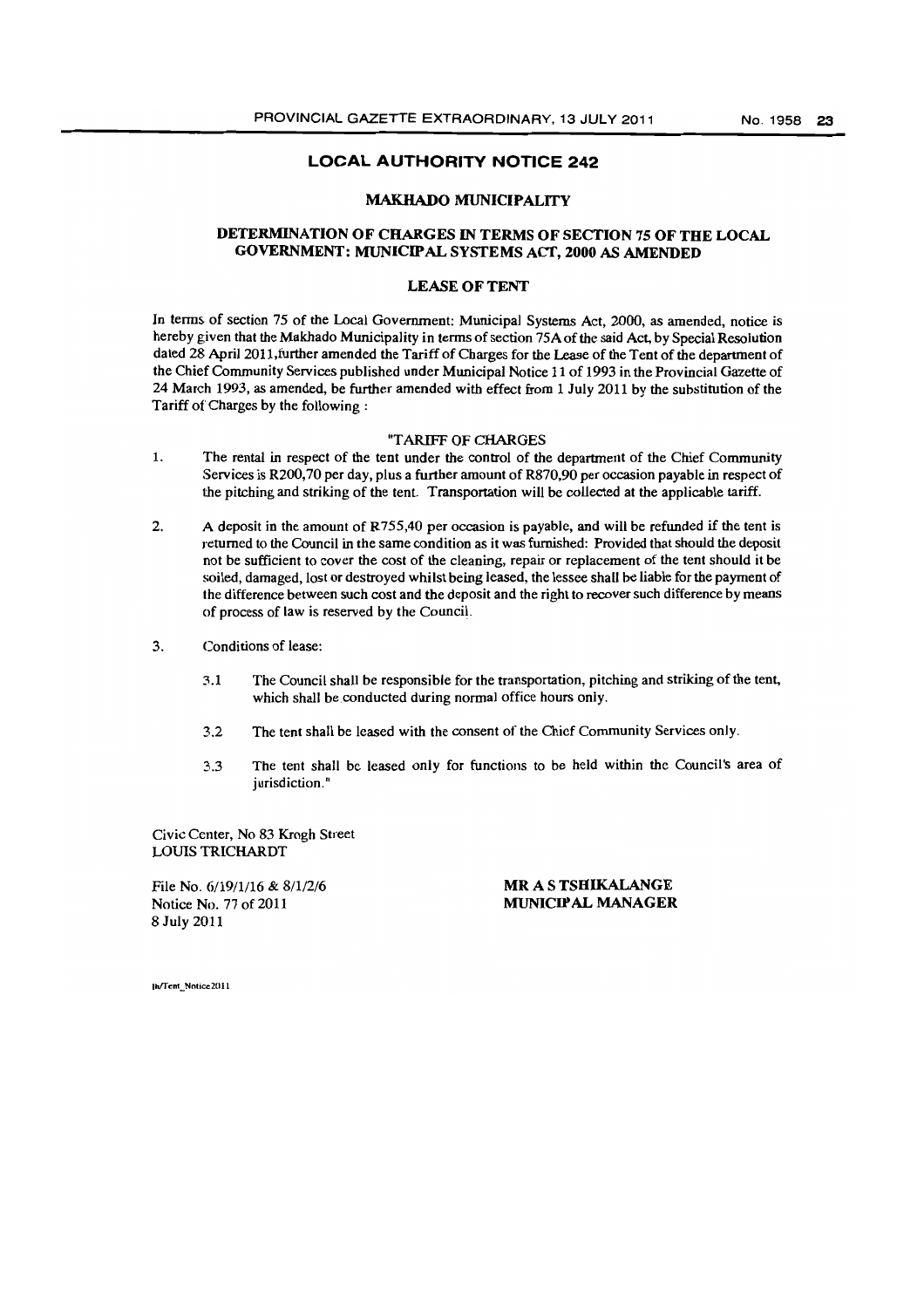## MAKHADO MUNICIPALITY

## DETERMINATION OF CHARGES IN TERMS OF SECTION *7S* OF THE LOCAL GOVERNMENT: MUNICIPAL SYSTEMS ACT, 2000 AS AMENDED

## LEASE OF BUILDINGS ON SHOW·GROUNDS (HALLS & TEA GARDEN) OTHER THAN SHOW HALL & BEER GARDEN

In terms of section 75 of the Local Government: Municipal Systems Act, 2000, as amended, notice is hereby given that the Makhado Municipality in terms of section 75A of the said Act, by Special Resolution dated 28 April 2011, amended the Tariff of Charges for the lease of the Buildings on the show-grounds (Halls & Tea garden) other than Show Hall & Beer Garden by the substitution of the Tariff of Charges with effect of 1 July 2011 by the following:

#### "TARIFF OF CHARGES 1. Rental payable per day or part thereof between 08:00 and 24:00.

|    | Type of gathering<br>Tariff A                                                                                                                                                                        | Amount  |
|----|------------------------------------------------------------------------------------------------------------------------------------------------------------------------------------------------------|---------|
| 1. | Any other proceedings and purposes not<br>mentioned in Tariff B and C                                                                                                                                | R350,10 |
| 2. | <b>Tariff B</b><br>Any proceedings of an amateur nature<br>as well as conferences, congresses, meetings<br>and lectures                                                                              | R93,70  |
| 3. | Tariff C<br>Any purposes for charity, or<br>function for the benefit of a registered<br>charity organization, churches, schools and related<br>organizations where the full proceeds, if any, are to |         |
|    | the credit of such organization                                                                                                                                                                      | R70.40. |

- 2. The halls and tea garden is available free of charge for official use by the Mayor, Mayoress, the Municipality, tbe Makbado Municipal Workers Social Club, Soutpansberg District Development Association, the Soutpansberg District Agricultural Union, the Soutpansberg Sbow Society and any other organization wbich is involved with the day to day functioning of the Municipality.
- 3. It is required from lessees of tbe Halls and Tea Garden to pay a deposit of R700,80 per occasion and such deposit is refundable subject to the ordinary conditions applicable to the lease of the Council's halls and buildings as set out in the applicable Council policy and by-laws, including the specific condition tbat the deposit is forfeited if the Halls and Tea Garden is not satisfactorily cleaned and tidied after use thereof by tbe lessee. The deposit shall accordingly also be appropriated in proportion to damage to the Halls, Tea Garden and equipment."
- 4. In respect of any sports clubs who may wish to rent the halls or any other buildings situated on the show-grounds to practice any type of sport, such rental will be calcuJated on the basis of the rental payable by sports clubs which utilize the Central Sports Hall, as detennined by Council form time to time.
- 5. Should a lessee cancel a reservation and such cancellation take place within 10 days before the date on whicb tbe hall would bave been used, an amount equal to 25% of the applicable rental will be forfeited to tbe Council to cover administrative costs and loss of income."

#### Civic Center, No 83 Krogh Street LOUIS TRICHARDT

File No. 7/2/2/3/11 & 12 Notice No. 78 of 2011 8 July 2011

#### MR A S TSHIKALANGE MUNICIPAL MANAGER

lh/TeaGarden\_Notice2011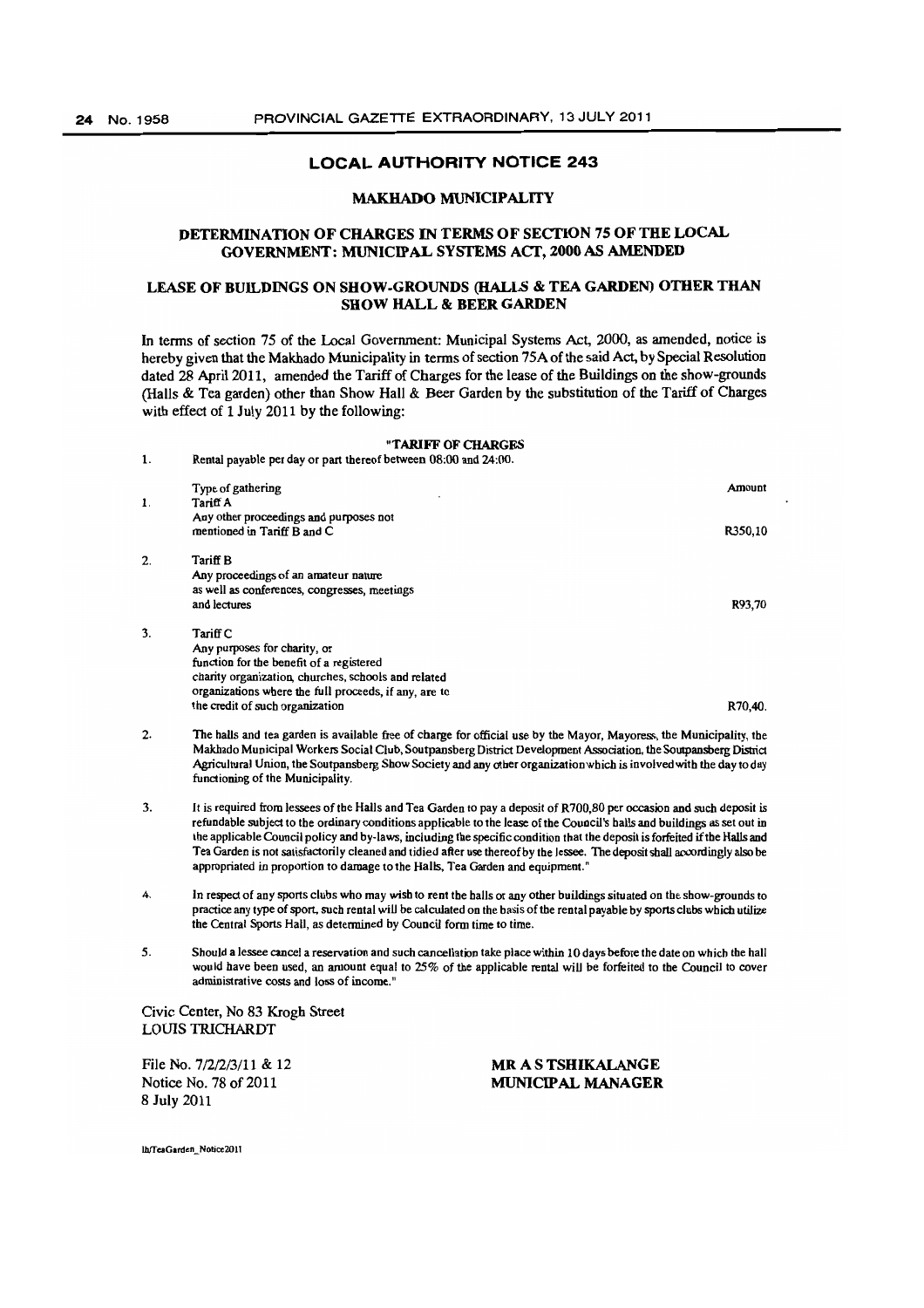$\ddot{\phantom{a}}$ 

## **LOCAL AUTHORITY NOTICE 244**

#### MAKHADO MUNICIPALITY

## DETERMINATION OF CHARGES IN TERMS OF SECTION 10G(7) OF THE LOCAL GOVERNMENT TRANSITION ACT, 1993 (ACT 209 OF 1993), AS AMENDED

#### LEASE OF SHOW HALL

In terms of section 75 of the Local Government: Municipal Systems Act, 2000, as amended, notice is hereby given that the Makhado Municipality in terms of section 75A of the said Act, by Special Resolution dated 28 April 2011, amended the Tariff of Charges for the lease of the Show Hall situated on the Show Grounds as detennined by Council Resolution A148.28.06.94, by the substitution of the Tariff of Charges with effect of 1 July 2011 by the following:

#### "TARIFF OF CHARGES 1. RENTAL PAYABLE PER DAY OR PART TIlEREOF BETWEEN 08:00 AND 24:00. TYPE OF GATHERING 1. Tariff A Any other proceedings and purposes not mentioned in Tariff B and C 2. Tariff B 3. Any proceedings of an amateur nature as well as conferences, congresses, meetings and lectures. Tariff<sub>C</sub> Any purposes for charity or functions for the benefit of a registered charity organization, churches, schools and related organizations where the fuU proceeds, if any, are to the credit of such an organization AMOUNT R530,10 R270,oo R180,60. 2. The Show Hall is available free of charge for official use by the Mayor, Mayoress, the Municipality, the Makhado

- Municipal Workers Social Club, Soutpansberg District Development Association, the Soutpansberg District Agricultural Union, the Soutpansberg Show Society and any other organisation which is involved with the day to day functioning of the Municipality.
- 3. The lessee of the Show Hall will be required to pay a deposit of R700,80 for each occasion and such deposit is refundable under standard conditions applicable to the rental of Council's buildings and halls in the applicable Council policy and by-laws, including the specific condition that the deposit is forfeited if the Show Hall is not satisfactorily cleaned and tidied after use thereof by the lessee. The deposit shall accordingly also be appropriated in proportion to damage to the Show Hall and equipment.
- 4. Should a lessee cancel a reservation and such cancellation take place within 10 days before the date on which the hall would have been used, an amount equal to 25% of the applicable rental will be forfeited to the Council to cover administrative costs and loss of income. "

Civic Center, No 83 Krogb Street LOUIS TRICHARDT

File No. 7/2/2/3/12 Notice No. 79 of 2011 8 July 2011

MR A S TSHIKALANGE MUNICIPAL MANAGER

lh/ShowHall Notice2011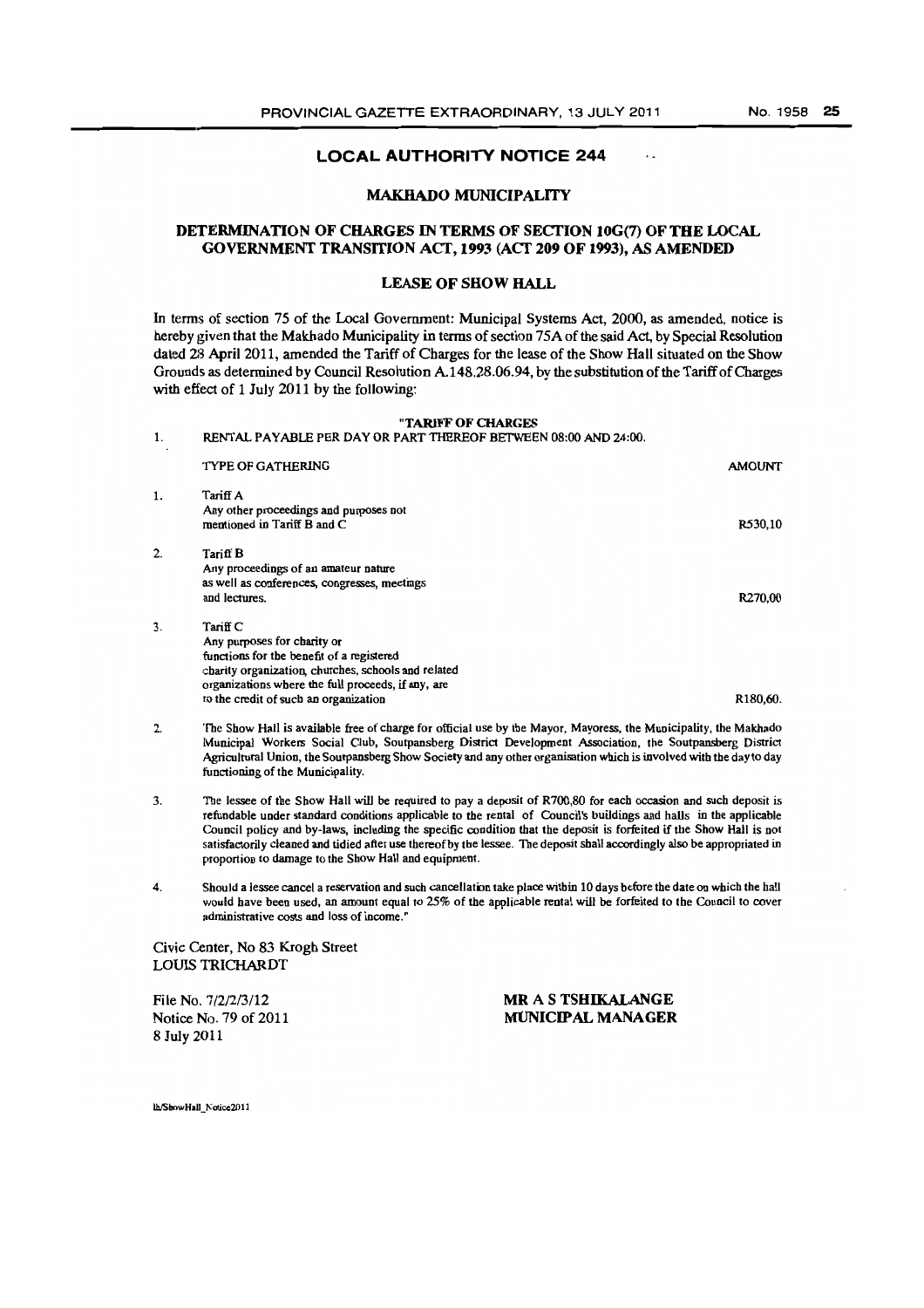#### MAKHADO MUNICIPALITY

## DETERMINATION OF CHARGES IN TERMS OF SECTION 75 OF THE LOCAL GOVERNMENT: MUNICIPAL SYSTEMS ACT, 2000 AS AMENDED

#### **ABATTOIR BY-LAWS**

In terms of section 74(2) of the Municipal Systems Act, 2000 (Act no. 32 of 2000) the purpose of the tariff is to recover cost for the inspection of meat and for the protection of the users thereof.

In terms of section 75 of the Local Government: Municipal Systems Act, 2000, as amended, notice is hereby given that the Makhado Municipality in terms of section *75A* of the said Act, by Special Resolution dated 28 April 2011, further amended the Tariff of Charges for the rendering of services at abattoirs, adopted by the Council under Municipal Notice 56/1989 in the Provincial Gazette dated 20 December 1989, as amended, with effect from 1 July 2011 by the substitution of items 7 and 8 by the following:

#### "7. RE-INSPECTlON CHARGES

For the fe-inspection at the abattoir or at the destination of carcases or parts thereof, parcels of meat or offal brought into the municipal area the following charges are payable:

| For every bovine carcase                      | R58.50              |
|-----------------------------------------------|---------------------|
| For every calf carcase                        | R <sub>25</sub> ,15 |
| For every sheep, lamb or goat carcase         | R <sub>11,40</sub>  |
| For every pig carcase more than 25 kg         | R34.70              |
| For every suckling pig carcase 25 kg and less | R <sub>11</sub> ,40 |
| Parcels of meat per kg or part thereof        | R 0.36              |
| Offal per kg or part thereof                  | R 0.36              |

## 8. INSPECfION CHARGES

For the inspection of slaughtered animals as contemplated in the Animal Slaughter, Meat and Animal Products Hygiene Act, 1967 in respect of animals slaughtered at an abattoir:

| 8.1. | NORMAL SLAUGHTERINGS |                      |                                 |  |
|------|----------------------|----------------------|---------------------------------|--|
|      | Cattle               |                      | R32,80 per carcase              |  |
|      | <b>Sheep</b>         | $\ddot{\phantom{a}}$ | R5,55 per carcase               |  |
|      | Pigs                 | ٠                    | R <sub>16</sub> ,45 per carcase |  |

#### 2. EMERGENCY SLAUGHTERINGS The actual cost of the labour of the health inspector who carries out the inspection expressed in time used plus 10%."

Civic Center, No 83 Krogh Street LOUIS TRICHARDT

File No. 1/3/1/2 Notice No. 80 of 2011 8 July 2011

MR A S TSHIKALANGE MUNICIPAL MANAGER

lh/Abattoir Notice2011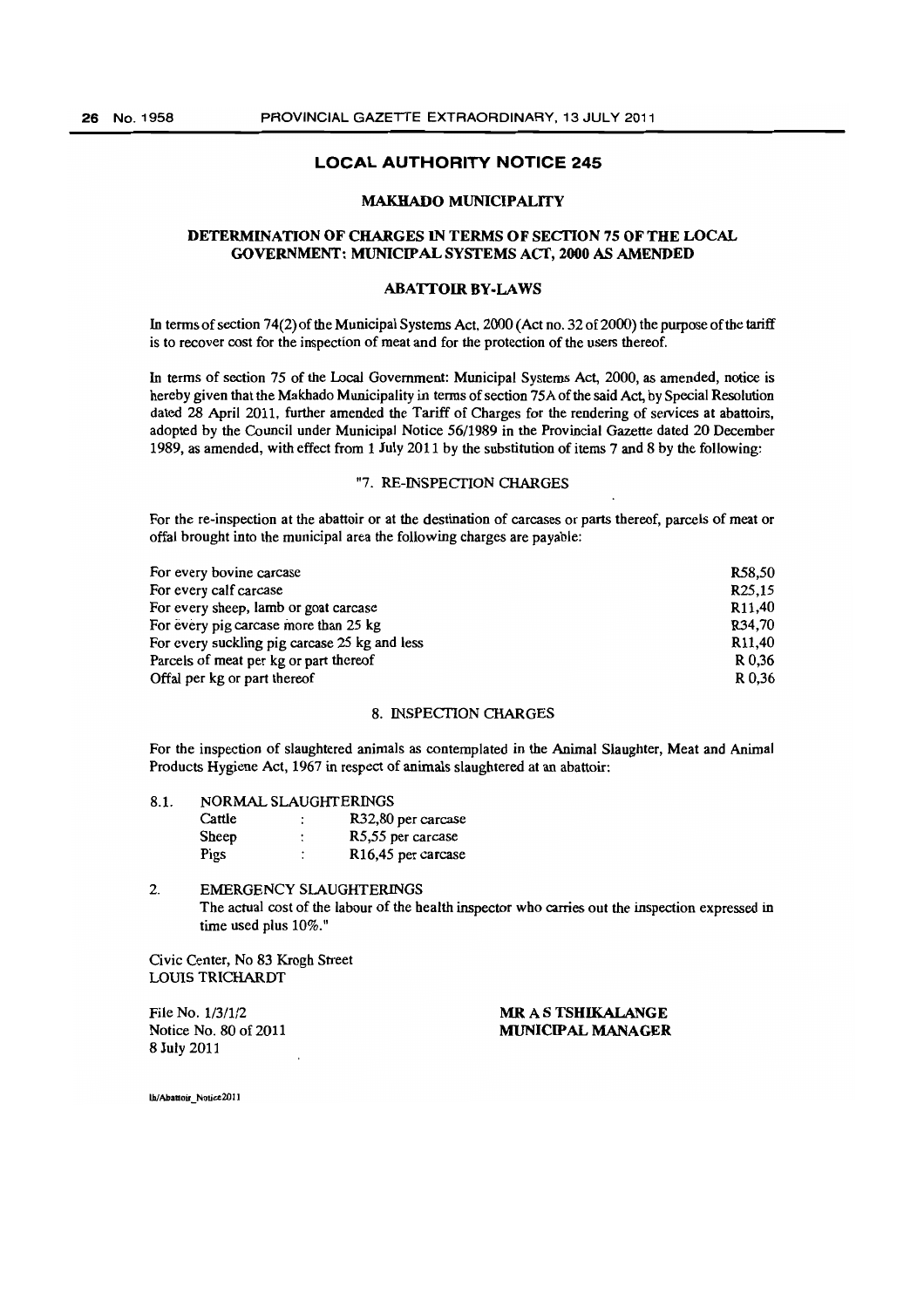#### MAKHADO MUNICIPALITY

## DETERMINATION OF CHARGES IN TERMS OF SECTION 75 OF THE LOCAL GOVERNMENT: MUNICIPAL SYSTEMS ACT, 2000 AS AMENDED

## TRAFFIC BY-LAWS

In terms of section 75 of the Local Government: Municipal Systems Act, 2000, as amended, notice is hereby given that the Makhado Municipality in terms of section 75A of the said Act, by Special Resolution dated 28 April 2011, further amended the Municipality's Traffic By-Laws adopted by the Municipality under Administrator's Notice 223 dated 19 March 1947 as amended, with effect of 1 July 2011, by the substitution of the Tariff of Licence Fees for Public Motor vehicles by the following:

#### "SCHEDULE A TARIFF OF LICENCE FEES FOR PUBLIC MOTOR VEHICLES

1. Public motor vehicles which are used for the transport of passengers at hire or reward:

|    | (a)                         | By bus per annum (school buses excluded)                                           | As prescribed                  |
|----|-----------------------------|------------------------------------------------------------------------------------|--------------------------------|
|    | $\boldsymbol{\mathrm{(b)}}$ | By taxi per annum                                                                  |                                |
|    | $\left( c\right)$           | By minibus per annum                                                               | As prescribed<br>As prescribed |
|    |                             | Public motor vehicles which are used for the transport of goods at hire or reward: |                                |
|    | (a)                         | By motor vehicle per annum (tractors and trailers excluded)                        | As prescribed                  |
|    | (b)                         | Motor vehicles which are trailers, per trailer per annum                           | As prescribed                  |
| 3. |                             | Duplicate licence or token                                                         | As prescribed                  |

- 4. Public motor vehicle licences are valid as from 1 January until 31 December of any year and if the liability for the payment of a public motor vehicle licence originate for the fust time after 1 July of any year, only 50% of the fees as mentioned in items 1 and 2 above, shall be payable for the half year concerned or part thereof.
- 5. For the application of the above-mentioned fees "taxi" means a motor vehicle which is used for the transport of passengers at hire or reward and the words "bus", "minibus", "motor vehicle", "motorcar" and "school bus" have the meaning which are attached thereto in pursuance of the Road Traffic Act, 1989 and the Road Traffic Regulations promulgated in terms thereof."

Civic Center, No 83 Krogh Street LOUIS TRICHARDT

File No. 1/3/48/2 Notice No. 81 of 2011 8 July 2011

MR A S TSHIKALANGE MUNICIPAL MANAGER

lh/Traffic Notice2011

3.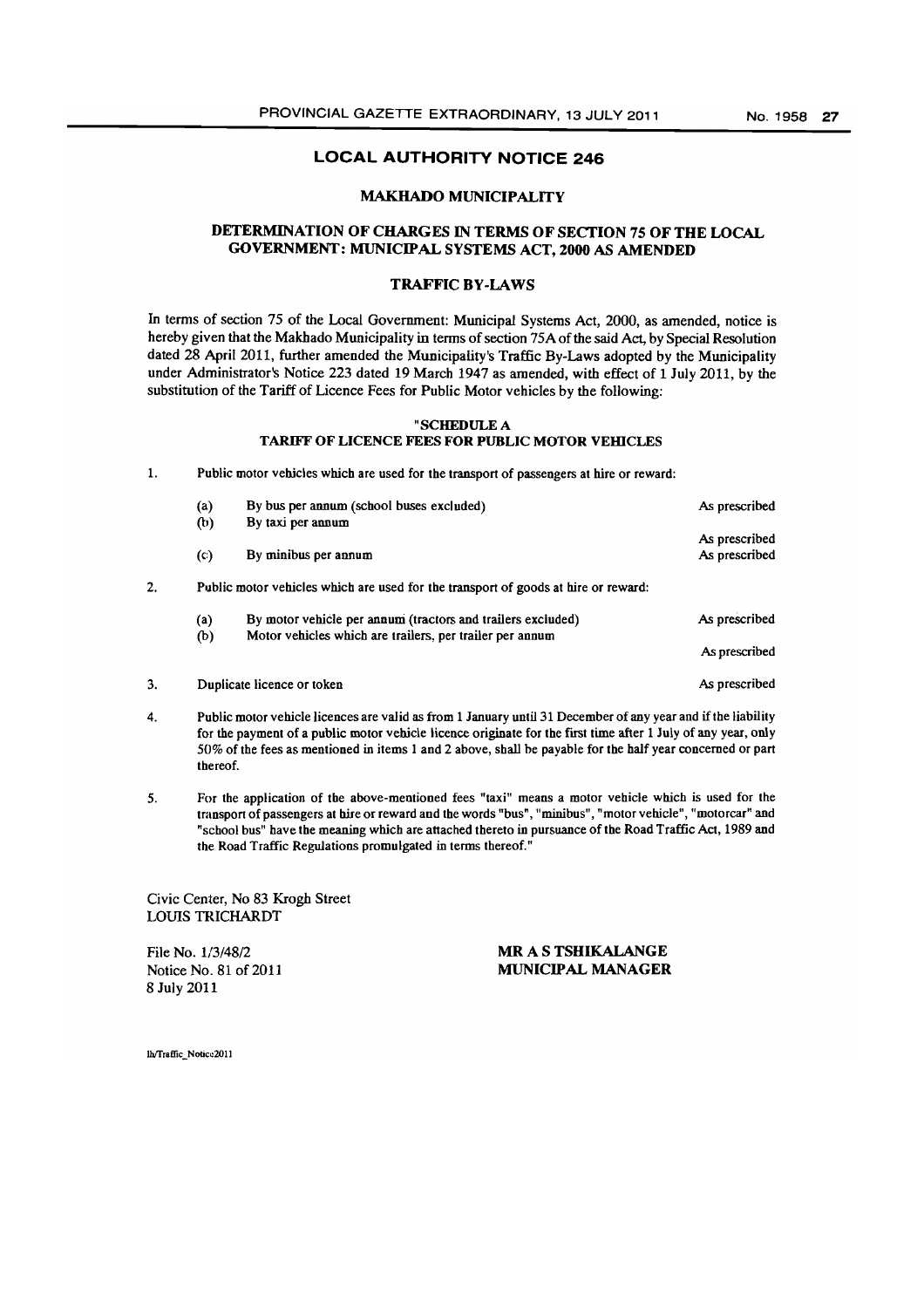#### MAKBADO MUNICIPALITY

#### DETERMINATION OF CHARGES IN TERMS OF SECTION 75 OF THE LOCAL GOVERNMENT: MUNICIPAL SYSTEMS ACT, 2000 AS AMENDED

#### WATER SUPPLY BY-LAWS

In terms of section 74(2) of the Municipal Systems Act, 2000 (Act no. 32 of 2000) the purpose of the tariff is to recover cost for the supply of water and to generate a profit.

The free basic water tariff of 6kl to all residential consumers with water meters are also implemented to assist poor consumers.

In terms of section 75 of the Local Government: Municipal Systems Act, 2000, as amended, notice is hereby given that the Makhado Municipality in terms of section 75A of the said Act, by Special Resolution dated 28 April 2011, further amended the Tariff of Charges in the Schedule to the Water Supply By-laws of the Makhado Municipality, adopted by the Municipality under Administrator's Notice 1024 dated 27 July 1977, as amended, with effect from 1 July 2011 by the substitution of subitems 2,3,4 and 8 of Part I by the following:

#### 2. BASIC AND ADDITIONAL CHARGES

#### (1) Basic Charges

Where any erf, subdivided erf, stand, lot or other area within the municipality, with or without improvements, is, or in the opinion of the Council, can be connected to the main, the owner of such erf, subdivided erf, stand, lot or other area. shall be deemed to be a user and shall be charged a basic charge, which shall be due annually at the commencement of eacb financial year and payable in a manner as stipulated by the Council from time to time, on the basis of R19,60 per 750  $m<sup>2</sup>$  or part thereof per month, for the first 1 500  $m<sup>2</sup>$  and thereafter R36,80 per 1 500  $m<sup>2</sup>$  or part thereof, calculated according to the total area of such erf, subdivided erf, stand, lot or other area: Provided that such basic charge shall not be less than R18,30 per month and not more than R493,50 per month in respect of any such premises: Provided further that such tariffs shall not apply to those properties situated in Vleyfontein township which properties are levied in accordance with the provisions of a special agreement concluded between Council and the Northern Province with the inclusion thereof in the jurisdiction area: Provided further that in the former R293 towns (Dzanani) Vuwani and Waterval that forms part of the Makbado's area of jurisdiction shall pay an amount of R18,30 per private residential property and an amount of R36,80 per month per business situated in such area: Provided further that tbe additional charge shall not be payable until such time as tbe meters has been taken over from the Department of water Affairs.

#### (2) Additional Charge

3.2

In addition to the basic charge mentioned in sub item (1), the owner or occupier of any erf, subdivided erf, stand, lot or other area witbin the municipality, with improvements thereon, shall pay an additional monthly charge calcutated in terms of tbe applicable tariff set out in items 3 to 5 inclusive.

(3) Private dwelling, fiat, church, hall, nursery schools, businesses, industries and buildings used exclusively for the purpose of storage and any other type of consumer not specifically mentioned in these tariffs, per month or part thereof:

3.1 Private dwelling, flat, church and schools, per month or part thereoftbat is metered individually per service connection:

| (1)                                                                      | For the first 6 kl water consumed, per kl or part thereof:             | Free               |  |
|--------------------------------------------------------------------------|------------------------------------------------------------------------|--------------------|--|
| (2)                                                                      | For all water consumed between 7 kl and 25kl, per ki or part thereof:  | R5.20              |  |
| For all water consumed in excess of 25kl, per kl or part thereof:<br>(3) |                                                                        | <b>R5.55</b>       |  |
|                                                                          | Multiple dwellings or flats not metered individually:                  |                    |  |
| $\left(1\right)$                                                         | For the first 12 kl water consumed, per kl or part thereof:            | R <sub>5</sub> .20 |  |
| (2)                                                                      | For all water consumed between 13 kl and 25kl, per kl or part thereof: | <b>R5.55</b>       |  |
| (3)                                                                      | For all water consumed in excess of 25kl, per kl or part thereof:      | R5.90              |  |
| (4)                                                                      |                                                                        |                    |  |

3.3 Halls, nursery scbools, businesses, flat/business combinations" industries and buildings used exclusively for the purpose of storage and any other type of consumer not specifically mentioned in these tariffs, per month or part thereof for each service connection:

|  | (1) | For the first 40 kl water consumed, per kl or part thereof: | R5.20 |
|--|-----|-------------------------------------------------------------|-------|
|--|-----|-------------------------------------------------------------|-------|

- $(2)$  For all water consumed in excess of 40 kl, per kl or part thereof: R6,90
- (3) Minimum charge whether water is consumed or not: RS1,90

Provided that where a fire hydrant connection is also made the consumptions regarding on both the service and fire hydrant connections will be regarded as a single consumption.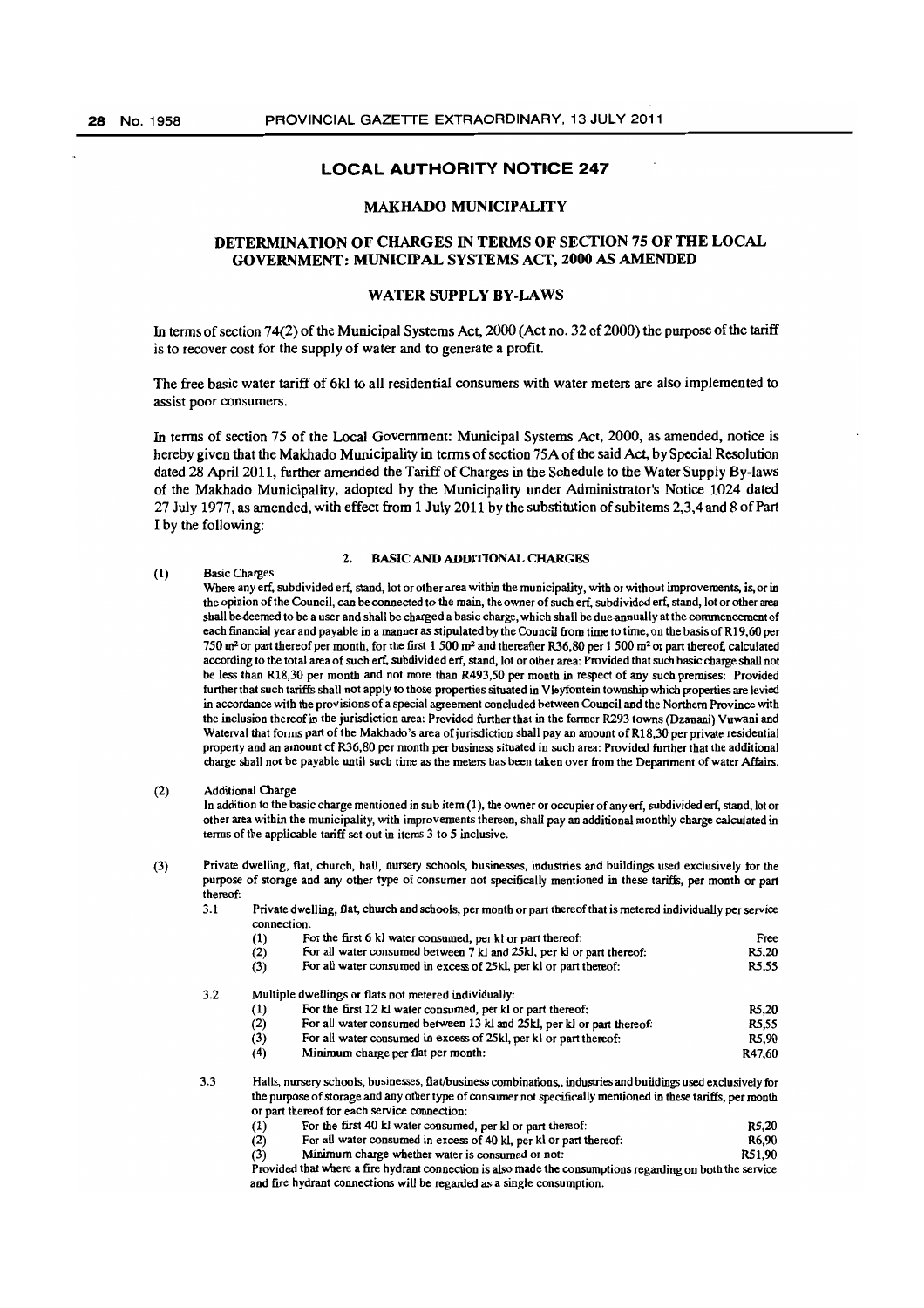Free

3.3 Private dwellings in the informal housing developments per month or part thereof per unit:

- 
- (1) For the first 6 kl water consumed, per kI or part thereof:<br>(2) For all water consumed between 7 kl and 25 kl, per kI or For all water consumed between 7 kl and 25kl, per kl or part thereof:
- (3) For all water consumed in excess of 2SkI. per kI or part thereof: RS,20 RS,55
- 4. Government institutions and offices, provincial institutions and offices, hospitals and black township, per month or part thereof.<br>4.1 Fo
	- For the first volume of water consumed as indicated infra for each institution,
	- per kl or part thereof: R6,90
		- (1) Department of Agriculture (Veterinarian services): For the first 72 kl water consumed.<br>(2) Transvaal Provincial Inspection Services (Erasmus Street offices): For the first 75 (2) Transvaal Provincial Inspection Services (Erasmus Street offices): For the first 75 kI water consumed.
		- (3) Department of Defence (Soutpansberg Commando): For the first 15 kl water consumed.
		- $(4)$  Department of Justice and/or any other department liable for the payment of the consumer account rendered by the Transitional Local Council in respect of the central government offices on the comer of Landdros and Munnik. Street: For the first 225 kl water consumed.
		- (5) Louis Trichardt Higb School Sports Grounds: None
		- (6) Transvaal Provincial Administration (Museum Services, comer of Erasmus and Munnik Street): For the first 30 kl water consumed.
		- (7) S A Post Office (Burger Street): For the first 270 kl water consumed.
		- (8) S A Police: For the first 315 kl water consumed.
		-
		- (9) Department of Correctional Services: For the first 1 620 kl water consumed.<br>(10) Transvaal Provincial Administration (Branch Community Development): For (10) Transvaal Provincial Administration (Branch Community Development): For the first 90 kI water consumed.
		- (11) Spoornet (Toilet Grobler Street): For the first 45 kl water consumed.<br>(12) Spoornet (Station): For the first 405 kl water consumed.
		- Spoornet (Station): For the first 405 kl water consumed.
		- (13) Transoet (Busdepot): For the first 1500 kl water consumed.
		-
		- (14) S A Post Office (Krogh Street): For the first 72 kl water consumed.<br>(15) Transvaal Roads Department: For the first 870 kl water consumed. Transvaal Roads Department: For the first 870 kl water consumed.
		- (16) Any other state or provincial institution and office not specially mentioned in these tariffs: For all water consumed.
	- 4.2 For aU water consumed in excess of the volumes mentioned in paragrapb
		- 4.1 supra, per kl or part thereof: R18,97

#### 8. TESTING OF METERS

For the testing of meters in cases where it is found that the meter does not show an error of more than 3 % either way:

| <b>URBAN</b> | R277.70 |
|--------------|---------|
| PERI-URBAN   | R587,20 |

Civic Center, No 83 Krogh Street LOUIS TRICHARDT

File No. 1/3/51/2 Notice No. 82 of 2011 8 July 2011

#### **MR** A S **TSHlKALANGE MUNICIPAL MANAGER**

lh/Water\_Notice2011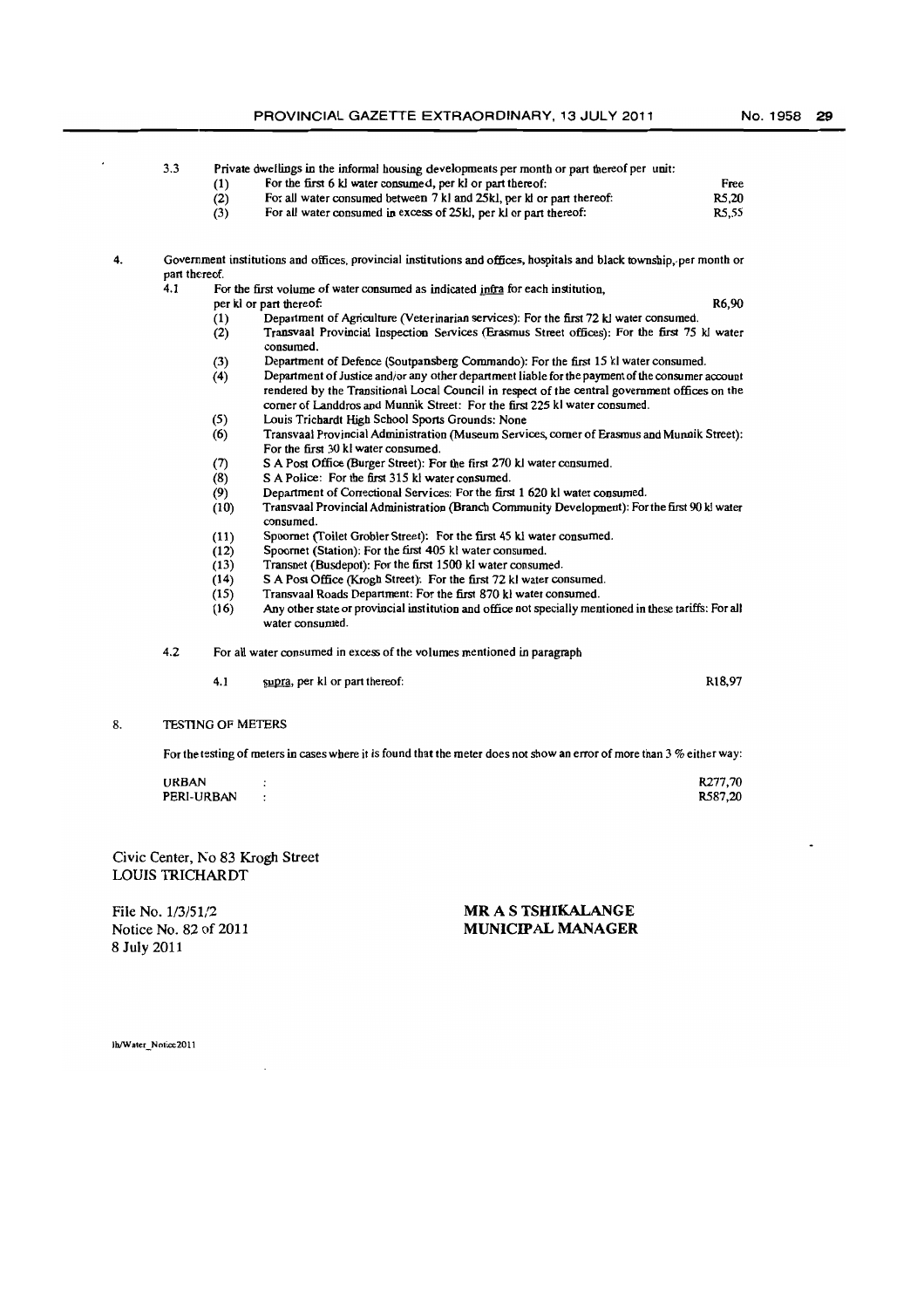## MAKHADO MUNICIPALITY

## DETERMINATION OF CHARGES IN TERMS OF SECTION 75 OF THE LOCAL GOVERNMENT: MUNICIPAL SYSTEMS ACT, 2000 AS AMENDED

#### LffiRARY BY-LAWS

In terms of section 74(2) of the Municipal Systems Act, 2000 (Act no. 32 of 2000) the purpose of the tariff is to recover cost and to supplement new books.

In terms of section 75 of the Local Government: Municipal Systems Act, 2000, as amended, notice is hereby given that the Makhado Municipality in terms of section 75A of the said Act, by Special Resolution dated 28 April 2011, amended the Library By-laws of the Council, adopted under Local Authority Notice 2063 dated 22 June 1994, as amended, and as published under Municipal Notice no. 34/1994 in the Provincial Gazette of 22 June 1994, with effect from 1 July 2011 by the substitution of the following Tariff of Charges:

#### "TARIFF OF CHARGES

1. Fines A fine of Rl,80 per book per week or part thereof must be paid to the Council by a member whose books are not returned within the period contemplated in section 6 of the Council's Library By-laws.

#### 2. Deposits

- 2.1 A deposit of R160,20 per book is payable by a member who obtain membership of the library in terms of the provisions of sections  $3(1)$  or  $3(2)$  or  $3(6)$  of the above-mentioned Library By-laws and who in the sole judgement of the Council furnishes inconclusive proof of identity, residential address, work address and any other information required.
- 2.2 A member from whom it is required to pay a deposit in terms of subitem 2.1 may not subject thereto that an adequate deposit is paid as calculated at the amount per book mentioned in subitem 2.1, borrow more than four books per occasion against his proof of membership.
- 2.3 The deposit paid by a member can be appropriated to defray the cost of any books which are lost or damaged whilst being on loan against the proof of membership of the member.
- 2.4 The deposit paid by a member, shall be refunded to such member on termination of membership, save as provided by sub-item 2.3.
- 2.5 If the deposit paid by a member in terms of sub-item 2.1 is not adequate to defray the cost of any books which are lost or damaged whilst being on loan against the proof of membership of the member, such member shall be liable for the difference between the deposit and the actual cost of any book and Council reserves the right to recover such difference by means of process of law.

#### 3. Membership fees

The following membership fees are charged in respect of permanent or temporary membership of the library, granted in terms of the provisions of section 3(2) of the said Library By-laws, payable 1 July of each financial year:

- 3.1 Adult members under the age of 60 years (Residents residing within the borders of Makhado Municipality) R88,OO per family per year or R7,30 per month 3.2 Adult members under the age of 60 years (Residents residing outside<br>the borders of Makhado Municipality) R86.25 per me
	- R86,25 per member or R6,20 per month
- 3.3 Minor members (18 years and younger): R28,70 per year.

- 3.4 Adult members older than 60 years: Free of Charge 3.5 Rental of audio-visual material: R37,50 per occasion
-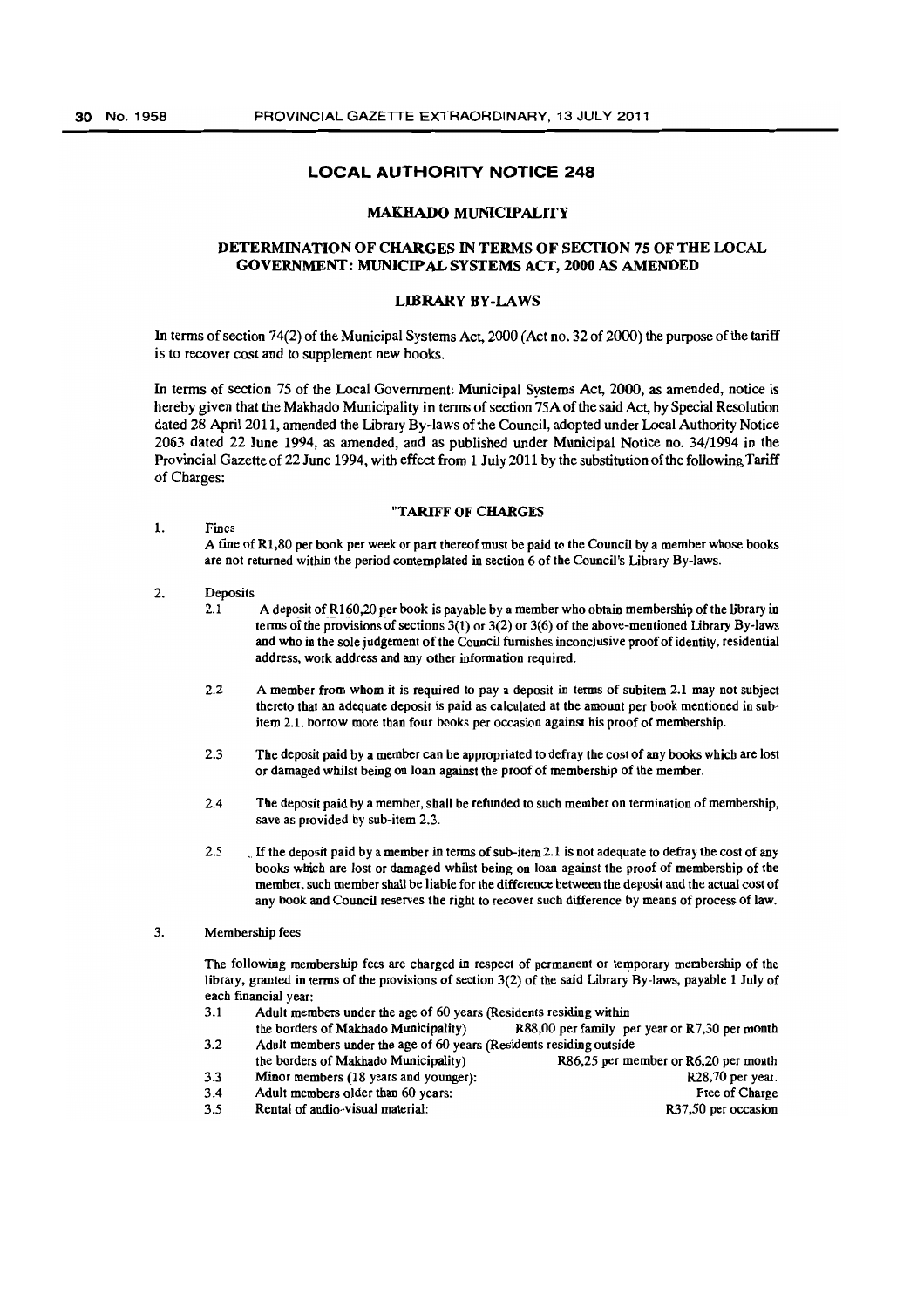## 4. Issuance of duplicate certificate of membership

An amount of R9,80 is payable for the issuance of a duplicate certificate, in terms of section 3(5) of the said By-laws."

Civic Center, No 83 Krogh Street LOUIS TRICHARDT

File No.  $1/3/7/2$ Notice No. 84 of 2011 8 July 2011

**MR** A S **TSHIKALANGE MUNICIPAL MANAGER** 

Ih/libra!y \_ Notioe2011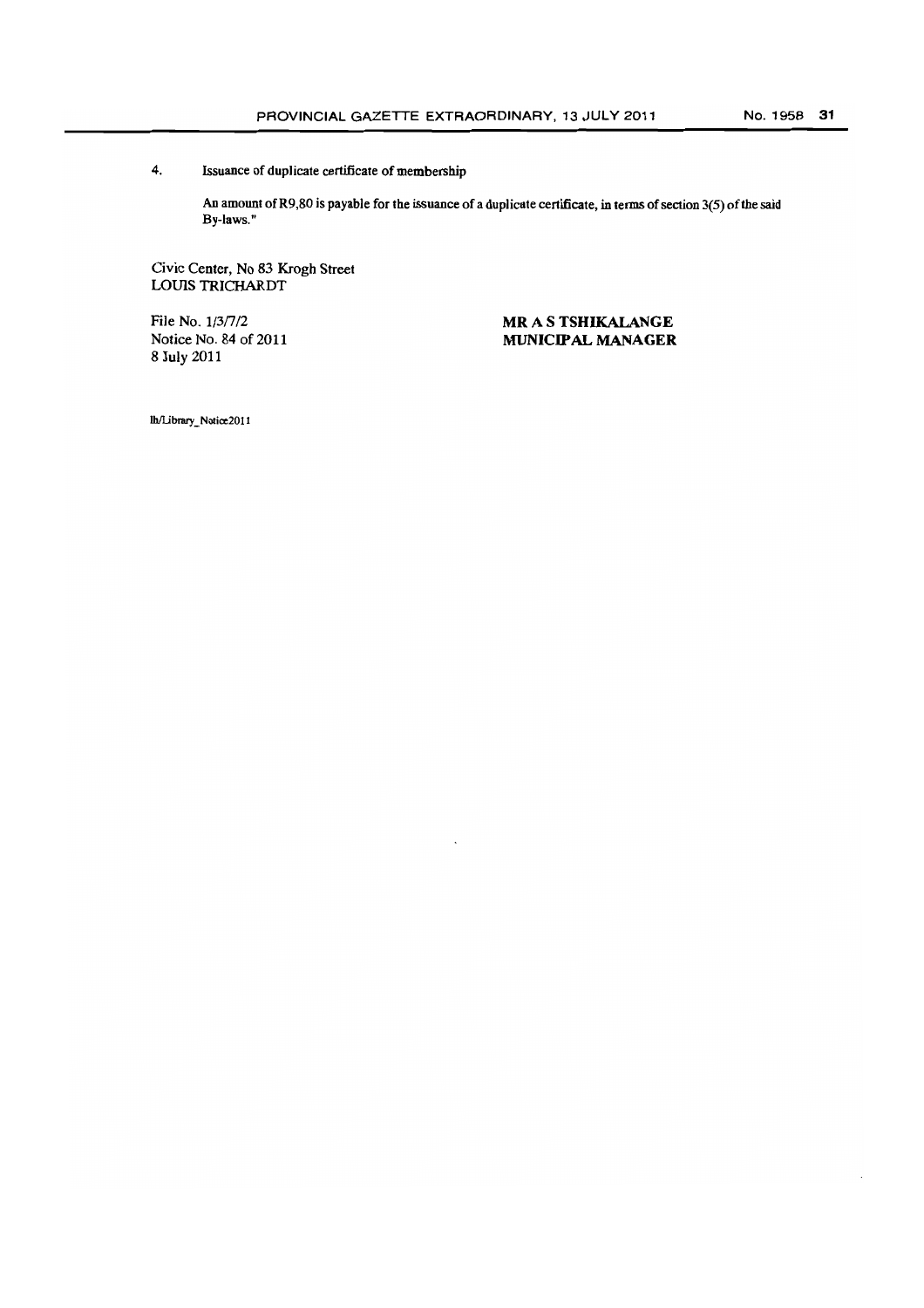$\sim$ 

## **LOCAL AUTHORITY NOTICE 249**

#### MAKHADO MUNICIPALITY

#### DETERMINATION OF CHARGES IN TERMS OF SECTION 7S OF THE LOCAL GOVERNMENT: MUNICIPAL SYSTEMS ACT, 2000 AS AMENDED

#### AERODROME BY-LAWS

In tenns of section 74(2) of the Municipal Systems Act. 2000 (Act no. 32 of 2000) the purpose of the tariff is to control the access to the Aerodrome, and a contribution towards the maintenance costs.

In tenns of section 75 of the Local Government: Municipal Systems Act, 2000, as amended, notice is hereby given that the Makhado Municipality in tenns of section 75A of the said Act. by Special Resolution dated 28 April 2011, further amended the Tariff of Charges under the Schedule to the Aerodrome By-Laws of the Municipality, adopted under Administrator's Notice 1344 dated 29 August 1973, as amended with effect of 1 July 2011 by the substitution of the section "Landing Fees" with the following:

| . . | All aircrafts which lands at the Makhado Aerodrome shall pay the following landing fees: |  |
|-----|------------------------------------------------------------------------------------------|--|
|     |                                                                                          |  |

| <b>MAXIMUM CERTIFICATED MASS IN KG OF THE AIRCRAFT</b><br>UP TO AND INCLUDING - | PER SINGLE LANDING<br>R |
|---------------------------------------------------------------------------------|-------------------------|
|                                                                                 | 21,30                   |
|                                                                                 | 31,40                   |
|                                                                                 | 40,10                   |
|                                                                                 | 48,50                   |
|                                                                                 | 57,10                   |
|                                                                                 | 62,10                   |
|                                                                                 | 91.90                   |
|                                                                                 | 117,40                  |
|                                                                                 | 142,80                  |
|                                                                                 | 170,35                  |
|                                                                                 | 190,70                  |
|                                                                                 | 220,30                  |
|                                                                                 | 247,20                  |
| and thereafter, for every additional 2 000 kg or part thereof                   |                         |
|                                                                                 | 350,70                  |
|                                                                                 | 12,50                   |
|                                                                                 | $R150,20$ per month     |

2. Concessions for the use of the aerodrome can be granted to local aero clubs by means of Council Resolution.

3. Tbe Council retains the right to place tbe aerodrome at the disposal of applicants for air rally's, bivouacs or for any other purpose, free of charge or on such conditions as the Council may deem fit."

Civic Center, No 83 Krogh Street LOUIS TRICHARDT

File No. 1/3/47/2 Notice No. 85 of 2011 8 July 2011

MR A S TSHIKALANGE MUNICIPAL MANAGER

lh/Aerodrome Notice2011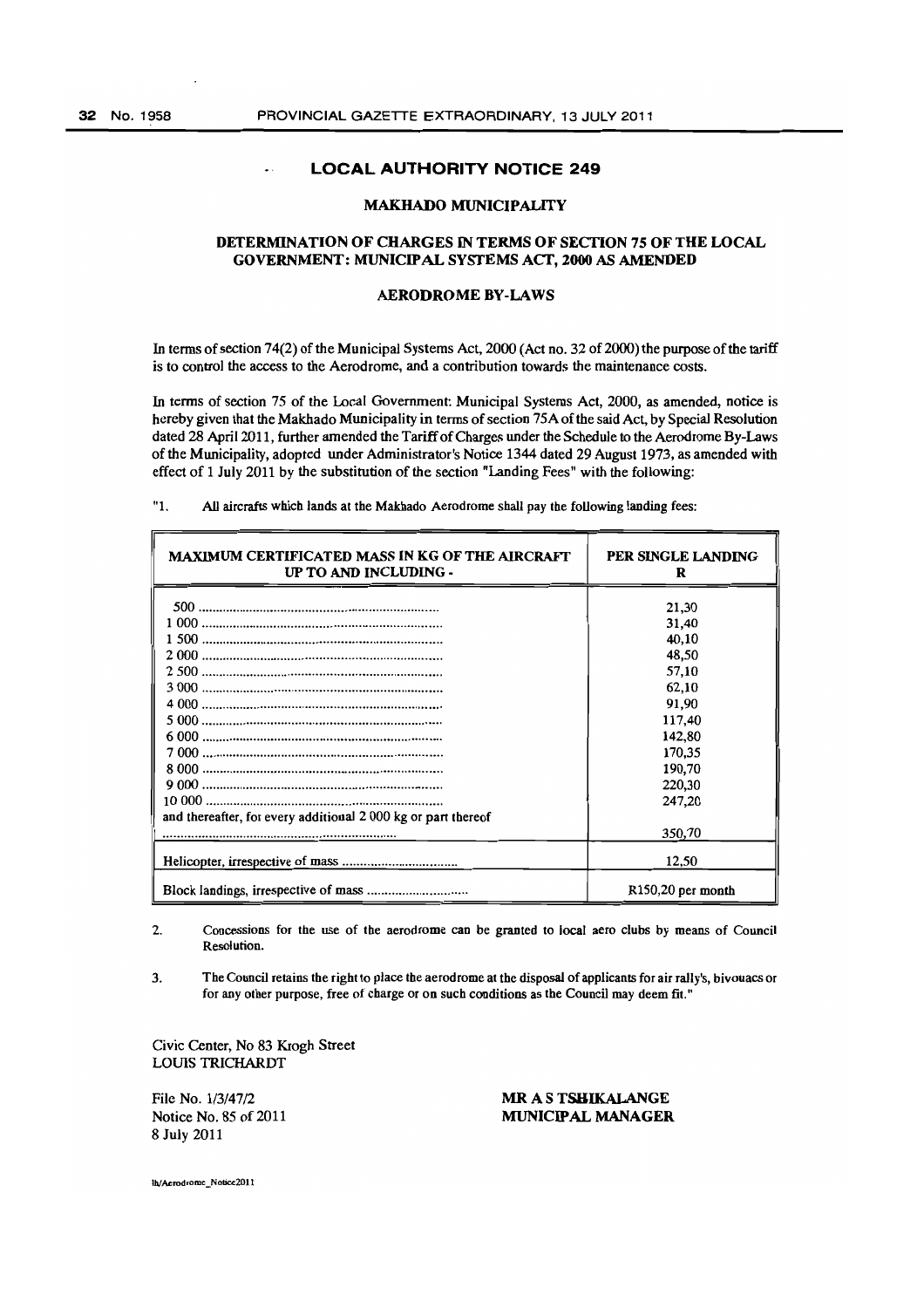#### MAKHADO MUNICIPALITY

## NOTICE OF GENERAL ASSESSMENT RATES AND FIXED DAY FOR PAYMENT IN RESPECT OF THE FINANCIAL YEAR 1 JULY 2011 TO 30 JUNE 2012 (REGULATION 17)

Notice is bereby given in terms of the provisions of the Local Government Municipal Property Rates Act, 2004 that the assessment rate tariff be determined as follows:

- 1. Property rates on land for all residential properties be 0,55 cents in the Rand;
- 2. Property rates on land for all businesses, industrial and commercial be 0,83 cents in the Rand;<br>3. An amount of R20 000.00 to be deducted from the market value on all residential properties:
- 3. An amount of R20 000,00 to be deducted from the market value on all residential properties;<br>4. A rebate of 45% to be deducted from the market values of properties of qualifying senior citi-
- 4. A rebate of 45% to be deducted from the market values of properties of qualifying senior citizens.<br>5. New rateable properties to be phased in as follows:
- New rateable properties to be phased in as follows:
	- 5.1 75% Discount in the first year;<br>5.2 50% Discount in the second ve
		- 50% Discount in the second year;
	- 5.3 25% Discount in the third year;
- 6. Property rates on agricultural and rural area land be 0,13 cents in tbe Rand.

The amount due for assessment rates shall be payable on the  $7<sup>th</sup>$  day of every month following the month in which it was levied and that any period of grace be deemed to bave been included in such final date of payment.

Interest calculated at tbe maximum rate of interest as approved by the Premier of tbe Northern Province in terms of the provisions of section 50(A) of the Local Government Ordinance, 1939, (Ordinance 17 of 1939) shall be charged on all amounts not paid on the first day of the month that follows the month in which the rendered account was payable. Defaulters are liable to legal proceedings for recovery of such arrear amounts.

Condition 1.2 of the Council's approved scheme whereby assessment rates rebate is granted to less affluent property owners and social pensioners in accordance with the provisions of tbe Local Government Municipal Property Rates Act, 2004, be as follows:

"1.2 That propeny owners must be 60 years and older and that his/her total income must not exceed R60 000, 00 per annum (income and pension of spouse included).

Civic Center, No 83 Krogh Street LOUIS TRICHARDT

Notice No. 86 of 2011 8 July 2011

## MR A S TSHIKALANGE MUNICIPAL MANAGER

File Numbers: 6/19/1/12, 6/10/2, 1/3/15/2, 1/3/36/2, 1/3/17/2, 1/3/51/2 & 5/5/3/B

Lh/AssessmentPropertyRates\_Notice2011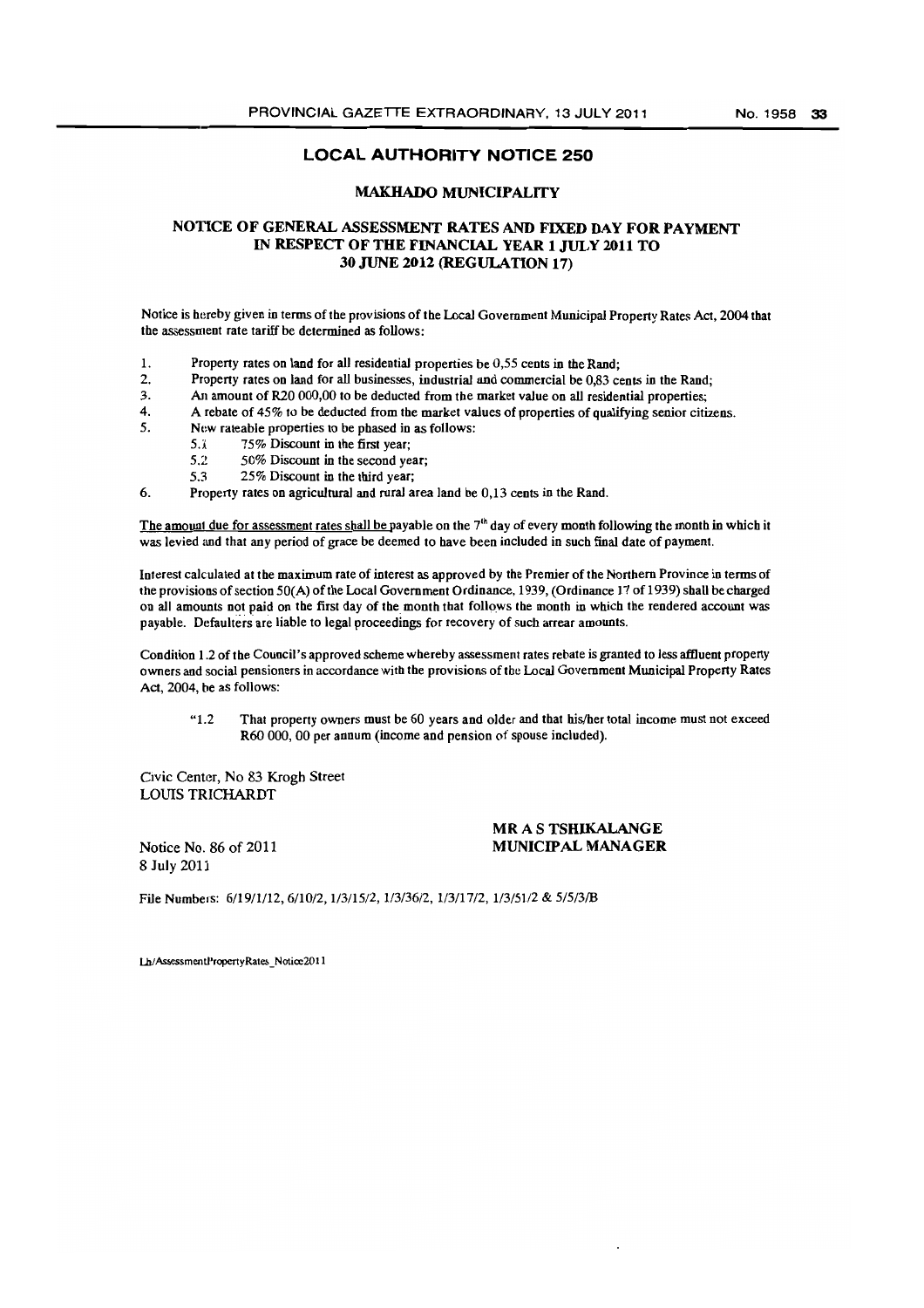#### MAKHADO MUNICIPALITY

## DETERMINATION OF CHARGES IN TERMS OF SECflON 75 OF THE LOCAL GOVERNMENT: MUNICIPAL SYSTEMS ACT, 2000 AS AMENDED

#### LEASE OF ACTIVITY ROOM (LIBRARY BUILDING), TSHIKOTA-, VLEYFONTEIN-, MUDULUNI-, AND RA VELE COMMUNITY HALLS, PARKING AREA ON ERF 3415, MUNNIK STREET AND ANY OTHER HALL NOT MENTIONED IN ANY OTHER TARIFF

In terms of section 74(2) of the Municipal Systems Act, 2000 (Act no. 32 of 2000) the purpose of the tariff is to recover the cost for the maintenance of the said buildings.

In terms of section 75 of the Local Government: Municipal Systems Act, 2000, as amended, notice is hereby given that the Makhado Municipality in terms of section 75A of the said Act, by Special Resolution dated 28 April 2011, amended the Tariff of Charges for the lease of the Activity Room in the Library Building, Tshikota-, Vleifontein-, Muduluni-, and Ravele Community Halls as well as parking on erf 3415, Louis Trichardt township promulgated under Local Government Notice 170 dated 20 January 1993 by the substitution of the Tariff of Charges with effect of 1 July 2011 by the following:

#### "TARIFF OF CHARGES

The rental in respect of the Activity Room in the Library Building for the purpose of meetings, seminars, conferences, congresses, lectures and courses payable per occasion is as follows:

|    | Category of User                                                                                                                                                                                                                 | Tariff office hours $07:00 - 16:00$ | Tariff between 16:00 & 24:00 |
|----|----------------------------------------------------------------------------------------------------------------------------------------------------------------------------------------------------------------------------------|-------------------------------------|------------------------------|
| 1. | Tariff A                                                                                                                                                                                                                         |                                     |                              |
|    | Any proceedings not mentioned under<br>Tariff B and C                                                                                                                                                                            | R225,52                             | R357,05                      |
| 2. | Tariff B                                                                                                                                                                                                                         |                                     |                              |
|    | Any proceedings presented at amateur level                                                                                                                                                                                       | R148.00                             | R300,20                      |
| 3. | Tariff C                                                                                                                                                                                                                         |                                     |                              |
|    | Any proceedings in aid of charity, or<br>functions in aid of a registered welfare<br>organisation, churches, schools and related<br>organisations, the full return of which,<br>if any, is to the credit of such<br>organisation | R93.80                              | R <sub>148,20</sub>          |

4. It is required from lessees of the activity room in the library building to pay a deposit of R700,80 per occasion and such deposit is refundable subject to the ordinary conditions applicable to the lease of the Council's halls and buildings as set out in the applicable Council policy and by-laws, including the specific condition that tbe deposit is forfeited if the activity room is not satisfactorily cleaned and tidied after use thereof by tbe lessee. Tbe deposit shall accordingly also be appropriated in proportion to damage to tbe activity room and equipment.

5. Use of Activity Room in tbe library by the Maroela Care Group (Cancer Association): "RESOLVED A.96.06.04.98 THAT Council contribute to the Louis Trichardt Cancer Association in the form of free telephone use to the maximum amount of R76,90 per month as well as free use of the Library Activity Room twice a month."